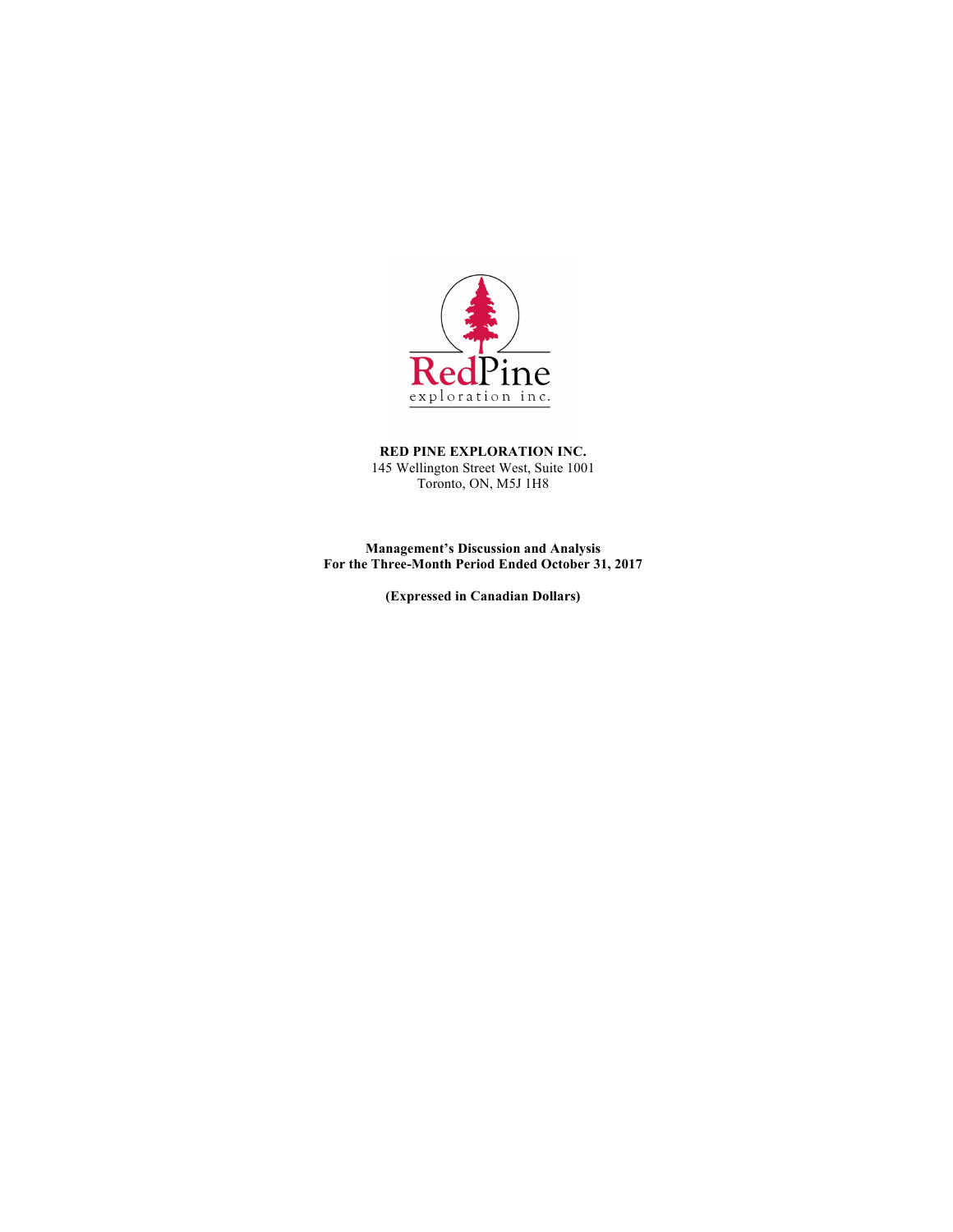## **INTRODUCTION**

This Management's Discussion and Analysis ("MD&A") of Red Pine Exploration Inc. (the "Company", "Red Pine", "we" or "our") is intended to enable readers to view the company's performance, financial condition and future prospects through management's eyes and to provide material information to readers that may not be fully reflected in the financial statements.

This MD&A is intended to supplement and should be read in conjunction with the Audited Consolidated Financial Statements and the notes thereto for the year ended July 31, 2017. All financial information in this MD&A has been prepared in accordance with International Financial Reporting Standards ("**IFRS**"). All amounts presented in this MD&A are in Canadian dollars unless otherwise indicated.

Additional information relating to our company is available on SEDAR at www.sedar.com and on the company website at www.redpineexp.com.

This MD&A is dated and the information contained herein is presented as at December 20, 2017.

## **CAUTIONARY STATEMENT ON FORWARD LOOKING STATEMENTS**

This MD&A contains forward-looking information and statements (collectively, "forward-looking statements") within the meaning of applicable Canadian securities legislation, concerning the business, operations and financial performance and condition of Red Pine Exploration Inc. Forward-looking statements include, but are not limited to, statements with respect to the estimation of commodity prices, mineral reserves and resources, the realization of mineral reserve estimates, capital and exploration expenditures, costs and timing of the exploration and development of mineral deposits, the success of exploration activities, permitting time lines, currency exchange rate fluctuations, requirements for additional capital, government regulation of mining activities, environmental risks, unanticipated reclamation expenses, title disputes or claims and limitations on insurance coverage. Generally, these forwardlooking statements can be identified by the use of forward-looking terminology such as "plans", "expects" or "does not expect", "is expected", "budget", "scheduled", "estimates", "forecasts", "intends", "anticipates" or "does not anticipate", or "believes", or variations of such words and phrases or state that certain actions, events or results "may", "could", "would", "might" or "will be taken", "occur" or "be achieved" or the negative connotations thereof. All such forward-looking statements are based on the opinions and estimates of the relevant management as of the date such statements are made and are subject to important risk factors and uncertainties, many of which are beyond the Company's ability to control or predict.

Forward-looking statements are necessarily based on estimates and assumptions that are inherently subject to known and unknown risks, uncertainties and other factors that may cause the actual results, level of activity, performance or achievements of the Company to be materially different from those expressed or implied by such forward-looking statements, including but not limited to: risks and uncertainties relating to, among other things, changes in commodity prices, currency fluctuation, financing, unanticipated reserve and resource grades, infrastructure, results of exploration activities, cost overruns, availability of materials and equipment, timeliness of government approvals, taxation, political risk and related economic risk and unanticipated environmental impact on operations as well as other risks and uncertainties described under *Risks and Uncertainties* section of this MD&A for additional disclosures.

Although the Company has attempted to identify important factors that would cause actual results to differ materially from those contained in forward-looking statements, there may be other factors that cause results not to be as anticipated, estimated, or intended. There can be no assurance that such statements will prove to be accurate, as actual results and future events could differ materially from those anticipated in such statements. All of the forward-looking statements contained on this MD&A are qualified by these cautionary statements. Readers should not place undue reliance on forward-looking statements. Forward-looking statements are provided for the purpose of providing information about management's current expectations and plans and allowing investors and other to get a better understanding of the Company's operating environment. The Company expressly disclaims any intention or obligation to update or revise any forward-looking statements whether as a result of new information, events or otherwise, except in accordance with applicable securities laws.

# **QUALIFIED PERSON**

Quentin Yarie, P.Geo, the Company's President and Chief Executive Officer is the Qualified Person, as defined by NI 43-101, who has reviewed and approved the technical information disclosed in this MD&A.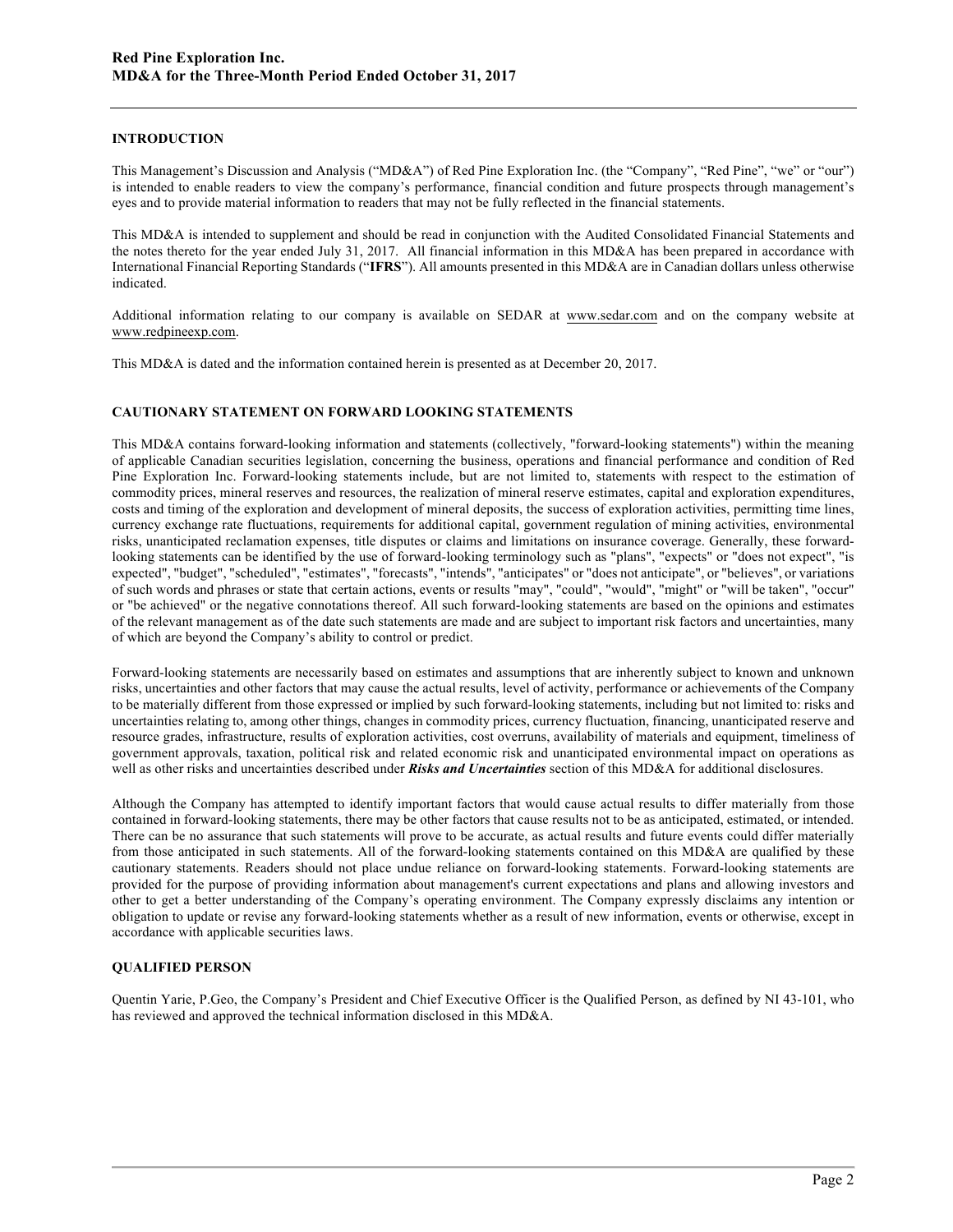#### **CORE BUSINESS AND OBJECTIVES**

Red Pine is a publicly-listed corporation (TSXV: RPX) incorporated under the laws of Ontario and has a fiscal year-end of July 31. Our principal business is the acquisition, exploration and development of mineral properties with a particular focus on gold exploration projects located in northern Ontario.

The long-term business objectives of the Company are to:

- 1. acquire mineral properties it considers prospective to strengthen its portfolio of properties,
- 2. advance the geological knowledge of its mineral properties through successive exploration programs, and
- 3. if deemed advantageous, dispose of its mineral properties

Our principal project consists of a 60% interest in the Wawa Gold Project, which is situated in northern Ontario next to the Municipality of Wawa and consists of over 5,500 hectares and hosts several former mines with historic production. Citabar LLP owns the remaining 40% interest in the project and is funding their portion of exploration activities. Red Pine is the operator of the joint venture.

We have additional mineral properties situated in northern Ontario.

Our mineral properties are currently in the exploration stage and we do not operate any mines. We have not generated operating revenues or paid dividends since inception and are unlikely to do so in the immediate future. Our continued operations are dependent upon the ability of the Company to obtain financing through the proceeds of securities subscriptions for the continued exploration of its mineral properties. We have not yet determined through a Feasibility Study whether any of our mineral properties contain mineralization that is economically recoverable.

The value of an exploration property is highly dependent upon the discovery of economically recoverable mineralization, the longterm preservation of the Company's ownership interest in the underlying mineral property, the ability of the Company to obtain the necessary funding to complete sufficient exploration activities on the property, and the prospects of any future profitable production therefrom, or alternatively upon the Company's ability to dispose of its property interests on an advantageous basis.

Risk factors that must be considered in achieving the Company's business objectives include the risk that exploration activities may not result in the discovery of minerals or definition of any mineral resources or reserves, that significant expenses could be required to define mineral reserves, that environmental, land title and competitive issues may prevent the development of any mineral reserves, and that the Company may fail to generate adequate funding to development mineral reserves.

The Company accepts the risks which are inherent to mineral exploration programs and the exposure to the cyclical nature of mineral prices. The Company relies on the geological and industry expertise of its Toronto-based management team and engages subcontractors to complete certain aspects of its exploration programs.

Our executive offices are situated at 1001-145 Wellington Street West, Toronto, Ontario, M5J 1H8 and our website is www.redpineexp.com (which is expressly not incorporated by reference into this filing).

As of October 31, 2017, we had 20 employees in addition to the President & Chief Executive Officer and the Chief Financial Officer. Certain professional, administrative and geological services are provided to the Company by independent contractors, including corporations and/or individuals who may be officers or directors of Red Pine. No assurance can be given that qualified employees can be retained by Red Pine when necessary.

See the *Risks and Uncertainties* section of this MD&A for additional risk disclosures.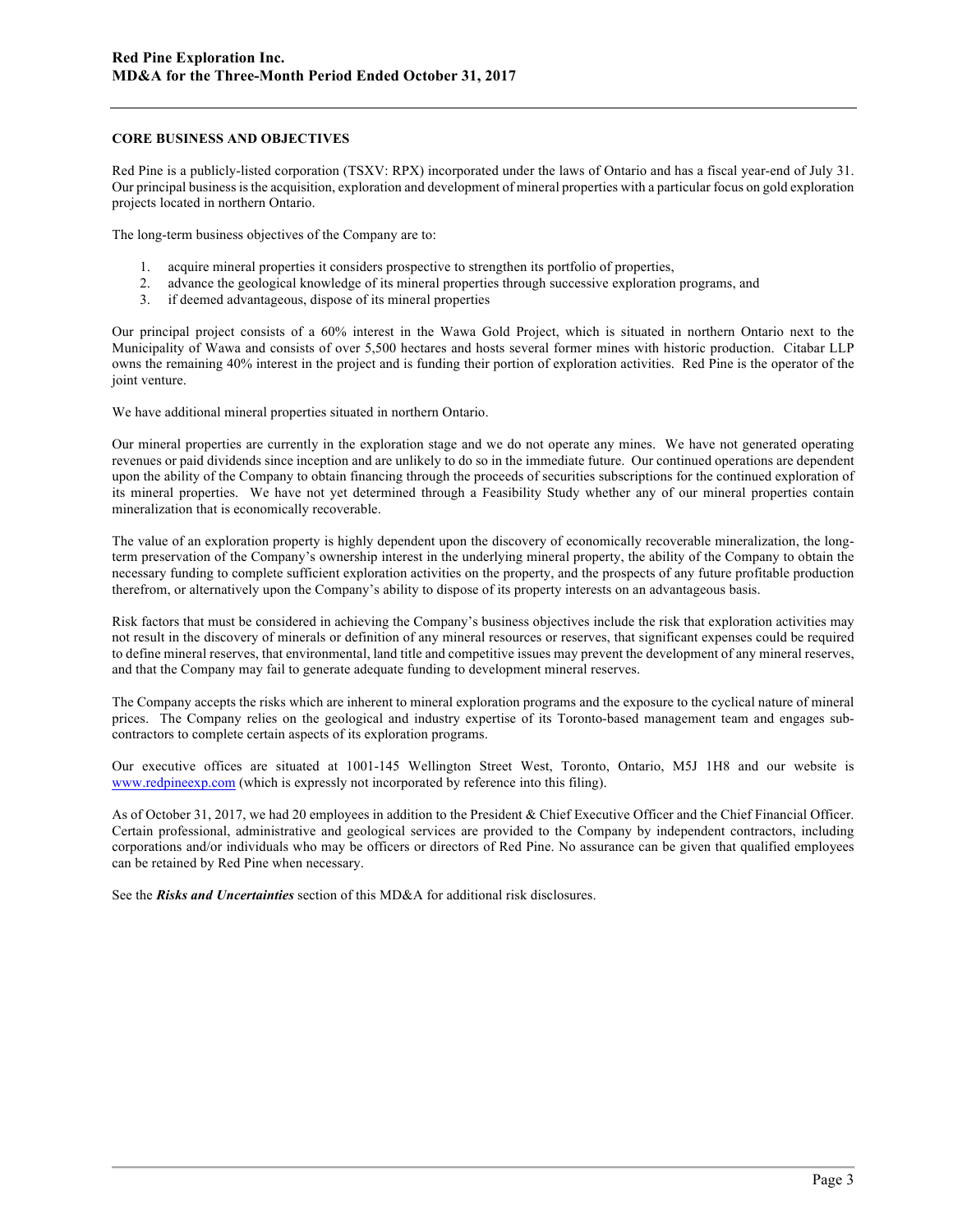## **CORPORATE HIGHLIGHTS**

- On August 3, 2017, the Company completed the acquisition of net smelter royalties ("NSR") on the Wawa Gold Project whereby the Company paid \$25,000 in cash and issued 100,000 common shares.
- On September 27, 2017, we entered into a Memorandum of Understanding ("MOU") with the Michipicoten First Nation.
- On October 26, 2017, we announced three new exploration targets on the Wawa Gold Project and their potential tonnages and grades, which were identified and interpreted by Golder Associates Ltd.
- During the month of October 2017, the Company completed settlement transactions whereby the Company agreed to settle certain obligations (the "Debt") to subscribers of its flow-through shares for financings that were completed in 2010 and 2011 through cash settlements. Pursuant to the settlement transactions, the Company paid \$109,115 in cash to settle total indebtedness of \$109,114 and issued a total of 146,209 common shares (the "Shares") at a deemed price of \$0.11 per Share to settle total indebtedness of \$16,083.

## **SUBSEQUENT EVENTS**

- As of mid-December 2017, we have completed over 31,000 metres of exploration drilling on the Wawa Gold Project.
- The Company issued a total of 1,500,000 common shares upon the exercise of 1,500,000 common share purchase warrants at an average exercise price of \$0.105 for gross proceeds of \$157,500.
- During the month of November 2017, the Company completed settlement transactions whereby the Company agreed to settle certain obligations (the "Debt") to subscribers of its flow-through shares for financings that were completed in 2010 and 2011 through cash settlements. Pursuant to the settlement transactions, the Company paid \$27,927 in cash to settle total indebtedness of \$27,927.

# **FUTURE OUTLOOK AND PLAN**

The Wawa Gold Project exploration program is designed to potentially expand the size of the existing inferred gold resource and connect other zones of gold mineralization. Both the drilling and resampling programs are expected to continue throughout 2018 to yield significant advancements of the geological knowledge of the property, the discovery of new geological structures and the discovery of new zones of gold mineralization. Exploration results and plans for the Wawa Gold Project are discussed in further detail in the section titled *Exploration and Evaluation Activities*.

Since July 31, 2017, the Company has spent approximately \$1,650,000 on exploration expenditures prior to any recovery from the joint-venture partner, which is estimated at approximately \$660,000. The Company expects to spend a further \$4,850,000 on exploration expenditures until the end of the current fiscal year and prior to any recovery from the joint-venture partner, which is estimated at approximately \$1,940,000.

The above amounts may be updated based on actual costs and the timing may be delayed or adjusted based on several factors, including the availability of capital to fund the budget.

As of October 31, 2017, we had a working capital surplus of \$2,089,422 (July 31, 2017: \$3,298,929) and management believes the company is well funded to maintain the existing exploration and evaluation expenditures while supporting professional fees and general and administrative expenses until the end of the current fiscal year. The Company believes that any shortfall in funding can be covered through the monetization of non-core exploration assets, which includes several net smelter royalties on other properties, which are described in the section titled *Exploration and Evaluation Activities*.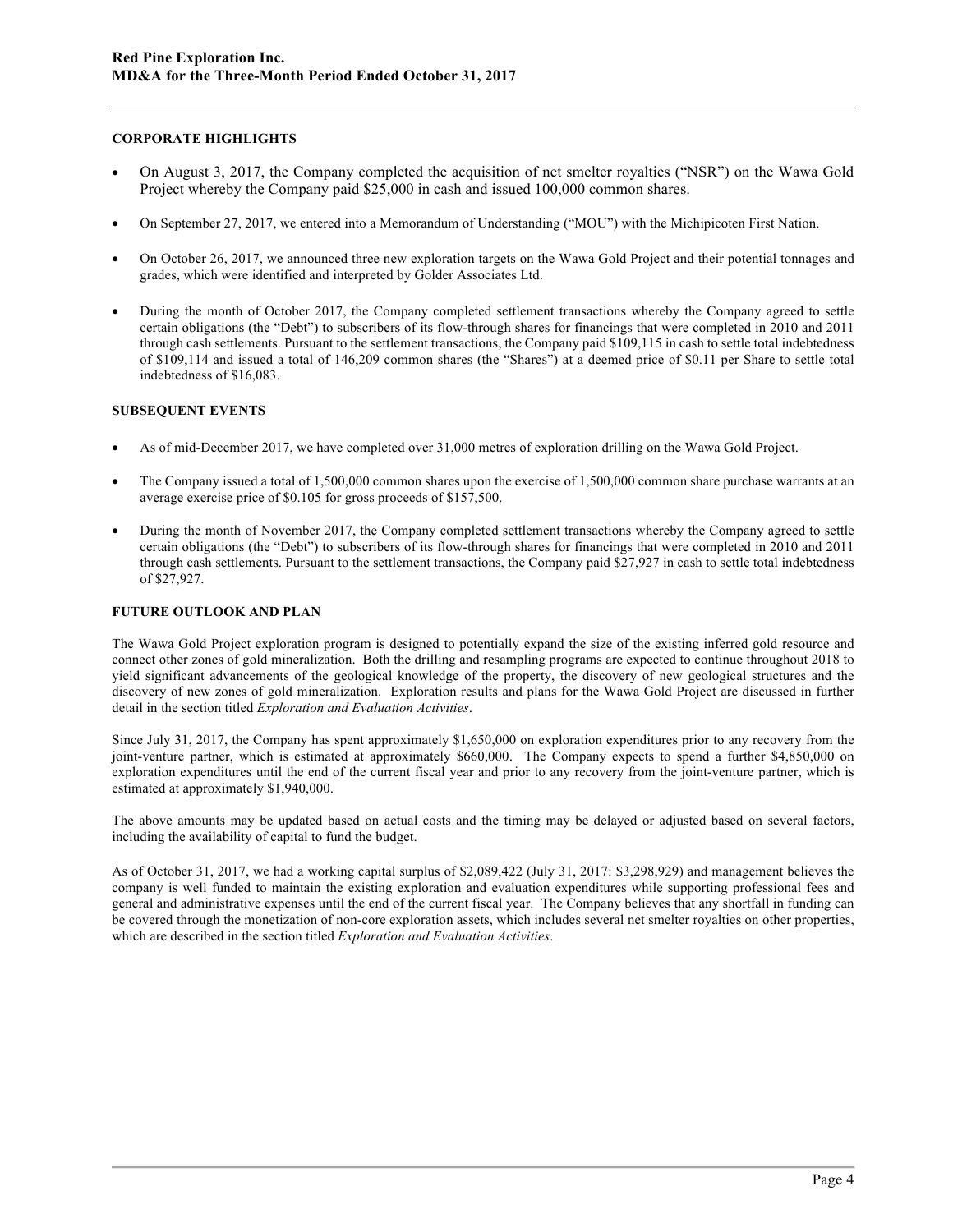## **EXPLORATION AND EVALUATION ACTIVITIES**

Over the past 12 months, the Company's exploration activities have focused on the Wawa Gold Project.

#### **Wawa Gold Project**

Red Pine owns a 60% interest in the Wawa Gold Project. The exploration strategy is to gain an understanding; structurally, geochemically, and geologically to identify trends on the property to focus the exploration efforts, to maximize each drill hole with the expectation that additional gold resources will be discovered. Over the past 12 months, Red Pine has continued the sampling of 42,000 metres of historic core, that was never sampled by previous operators of the project (initiated in February 2016) and the completion in March 2017 of a 6,000-metre drill program (initiated in November 2016). This drill program has been immediately followed by a further 20,000-metre drill program and the addition of a second diamond drill; this program was completed in early November 2017.

Through ongoing modeling, continuous analysis of the data and favourable results over the course of the 26,000 metres of drilling;

- Four new discoveries have been made during the drill programs; Minto Mine South Zone, Surluga North Zone, Hornblende-William Zone, and Grace-Darwin Zone. These discoveries give evidence that the Wawa Gold Corridor extend over 4.75km (Figure 1) strike length that remains open to both the north and south. The additional drilling will target this theory moving forward, along with strategically targeting areas near the current resource to reveal the potential in the hanging wall and footwall zones.
- In addition to the sampling program and drill program, Red Pine executed a Transient AMT (TAMT) survey over the Wawa Gold Corridor in May and early June 2017. The TAMT survey was designed to identify targets at depth and a continuity between the know mineralized zones.

The Wawa Gold property consists of 34 unpatented and mining claims and 164 patented and leased mining claims totaling 5,582 contiguous hectares and hosts several past producing mines with a combined historic production of 120,000 oz. Au at an average grade of 9.04 g/t. To date, the largest gold deposit on the property is the Surluga deposit, which hosts a NI 43-101 Inferred Resource of 1,088,000 oz. Au at an average grade of 1.71 g/t using a 0.5 g/t cut-off contained within 19.82 million tonnes (Mineral Resource Statement, Surluga-Jubilee Gold Deposit, Wawa Gold Project, Ontario, Ronacher Mckenzie Geoscience and SRK Consulting (Canada) Inc., May 26, 2015). The project area is located approximately 2 kilometres east of the Town of Wawa in northern Ontario.

On December 11, 2014, the Company signed an assignment and assumption agreement with Augustine Ventures Inc. ("Augustine") and with Citabar Limited Partnership ("Citabar") pursuant to which the parties agreed to amend their Property Option Agreement dated April 16, 2009, to allow the Company to earn up to a 45% interest in the Wawa Gold JV under the following terms:

- a) The Company was required to incur \$2.1 million in eligible exploration expenditures by September 30, 2015 to earn an initial 30% interest.
- b) Upon earning the 30% interest, the Company became manager of the joint-venture.
- c) The Company and Augustine have the shared right to earn an additional 15% interest in the joint-venture, whereby the Company may earn its additional 7.5% interest by incurring \$2 million provided a total of \$4.0 million is incurred by June 30, 2016. The Company may earn a pro rata share of Augustine's additional 7.5% interest by assuming a portion of Augustine's expenditures.
- d) The Company also has the right to earn a pro rata interest in any of Augustine's existing mineral properties, including any future acquisitions, within an area of influence defined as a 5-kilometre from the perimeter of the Wawa Gold Project by satisfying certain additional criteria.

On August 7, 2015, the Company met the conditions to earn its initial 30% interest in the underlying joint venture (the "Wawa Gold JV"), which at that time was owned 30% by Augustine and 40% by Citabar, whereby the Company became the operating manager of the JV. In the fall of 2015, all 34 unpatented mining claims were transferred to a 30/30/40 shared holding to reflect the satisfied earn in agreement. As operating manager:

- a) The Company is entitled to receive project management fees from the JV partners.
- b) The Company shall be reimbursed periodically by the JV partners on a pro rata basis for all exploration expenditures incurred for the benefit of the joint-venture, which are recognized as a reduction of exploration expenditures when invoiced to the JV partners.

On February 3, 2017, the Company completed a plan of arrangement whereby Augustine became a wholly-owned subsidiary resulting in an increase in the ownership to 60% of the Wawa Gold Property.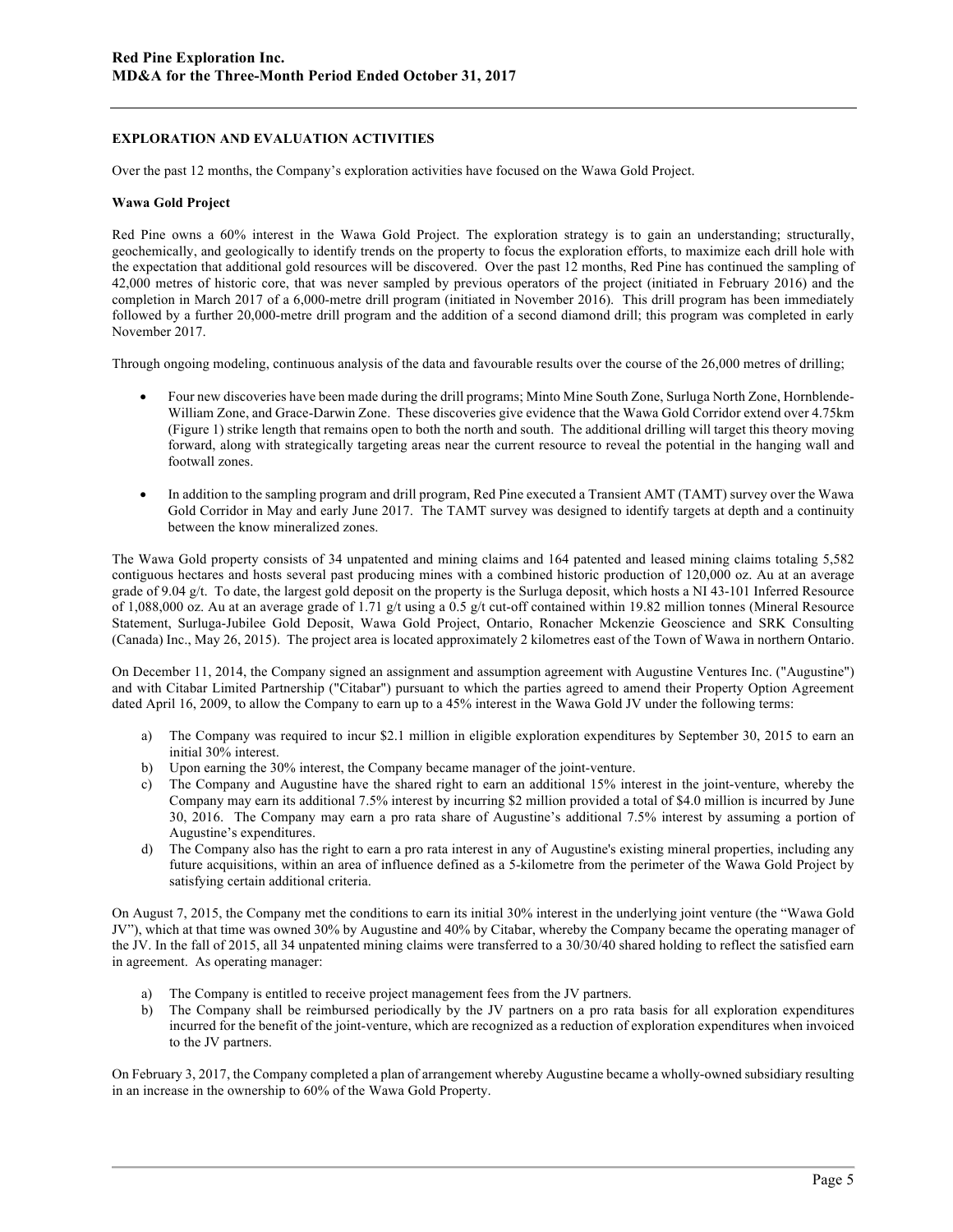

Figure 1: New discovery zones along the Wawa Gold Corridor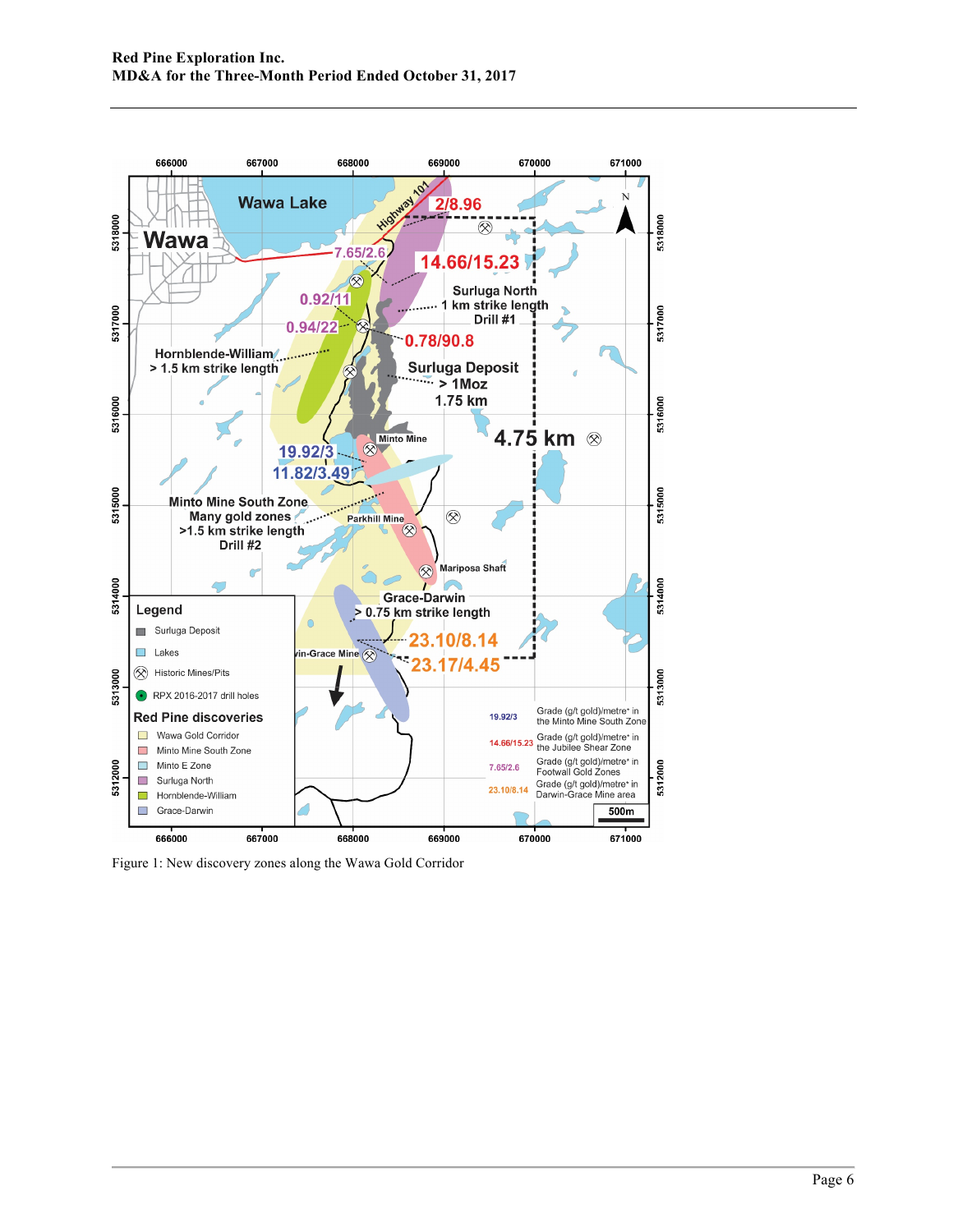## **EXPLORATION AND EVALUATION ACTIVITIES (CONTINUED)**

#### **Cayenne Property**

As of October 31, 2017, the Cayenne property consisted of 2 unpatented claims (2 claim units) and 1 lease (62.67 ha) in Genoa Township located approximately 110 kilometers southwest of Timmins, Ontario. The Company owns 100% of the property.

Glencore Xstrata plc ("Glencore"), the previous owner of the property, holds a 1.5% net smelter return royalty ("NSR") after recovery of all exploration costs incurred on the property by the Company, as well as a onetime buy back right (the "Buy Back Right") to reacquire up to a 50% interest, on a portion of the property that was originally optioned from Falconbridge Limited in 2005 (the "Falconbridge Claims") plus a one-kilometer area of influence around the Falconbridge claims.

On December 1, 2013, the Company signed an exploration agreement with the Flying Post First Nation ("FPFN"). The agreement permits the Company to undertake exploration activities within the respective band's traditional and customary lands in return for the following:

a) If the Company proceeds with a Preliminary Exploration Program Phase 1:

a. The Company will issue on 10,000 common shares and 20,000 common share purchase warrants within 15 days of, and subject to approval of the TSX Venture Exchange ("TSXV"), the execution of the agreement (issued). Each share purchase warrant will entitle the holder to purchase one non-flow through share of the Company at an exercise price of the greater of \$0.25 per share or the closing stock price on the day of approval by the TSXV. The term of the share purchase warrants is five years from the date of issue.

- b. The Company will also contribute a one-time lump sum payment of \$5,000 to the Community Fund of FPFN (paid).
- b) If the Company proceeds with a Preliminary Exploration Program Phase 2:

a. The Company will issue 10,000 common shares and 20,000 common share purchase warrants within 15 days of proceeding with Phase 2. Each share purchase warrant will entitle the holder to purchase one common share of the Company at an exercise price of the greater of \$0.25 or the closing stock price of the day and will be exercisable for a period of five years from the date of issue.

- b. The Company will contribute a one-time payment of \$5,000 to the Community Fund of FPFN.
- c) If the Company proceeds with Exploration Programs After Phase 1 and 2:

a. The Company will issue 50,000 common shares and 100,000 common share purchase warrants within 15 days of proceeding with Phase 3. Each share purchase warrant will entitle the holder to purchase one common share of the Company at an exercise price of the greater of \$0.25 or the closing stock price on the day of grant and will be exercisable for a period of five years from the date of issue.

b. The Company will contribute a one-time payment of \$5,000 to the Community Fund of FPFN.

c. The Company will pay 2% of all Assessment Eligible Exploration Program costs incurred specifically on the project area after this agreement takes effect, to a maximum of \$50,000 per agreement year. This amount is exclusive of the onetime payments of \$15,000 in aggregate and negotiation costs associated with transacting any future agreements entered into.

d. The FPFN shall appoint an elders' committee, which will be engaged for the purpose of consultation and advice. The Company will provide up to \$10,000 per year to the Elders Committee as an honorarium fee for travel.

### **Algoma-Talisman Property**

The Company has a 100% interest in a MRO patented land package covering approximately 65 square kilometers of fee simple patented mineral rights in Coppell and Newton Townships of the Porcupine Mining Division of Northern Ontario located approximately 110 km southwest of Timmins, Ontario.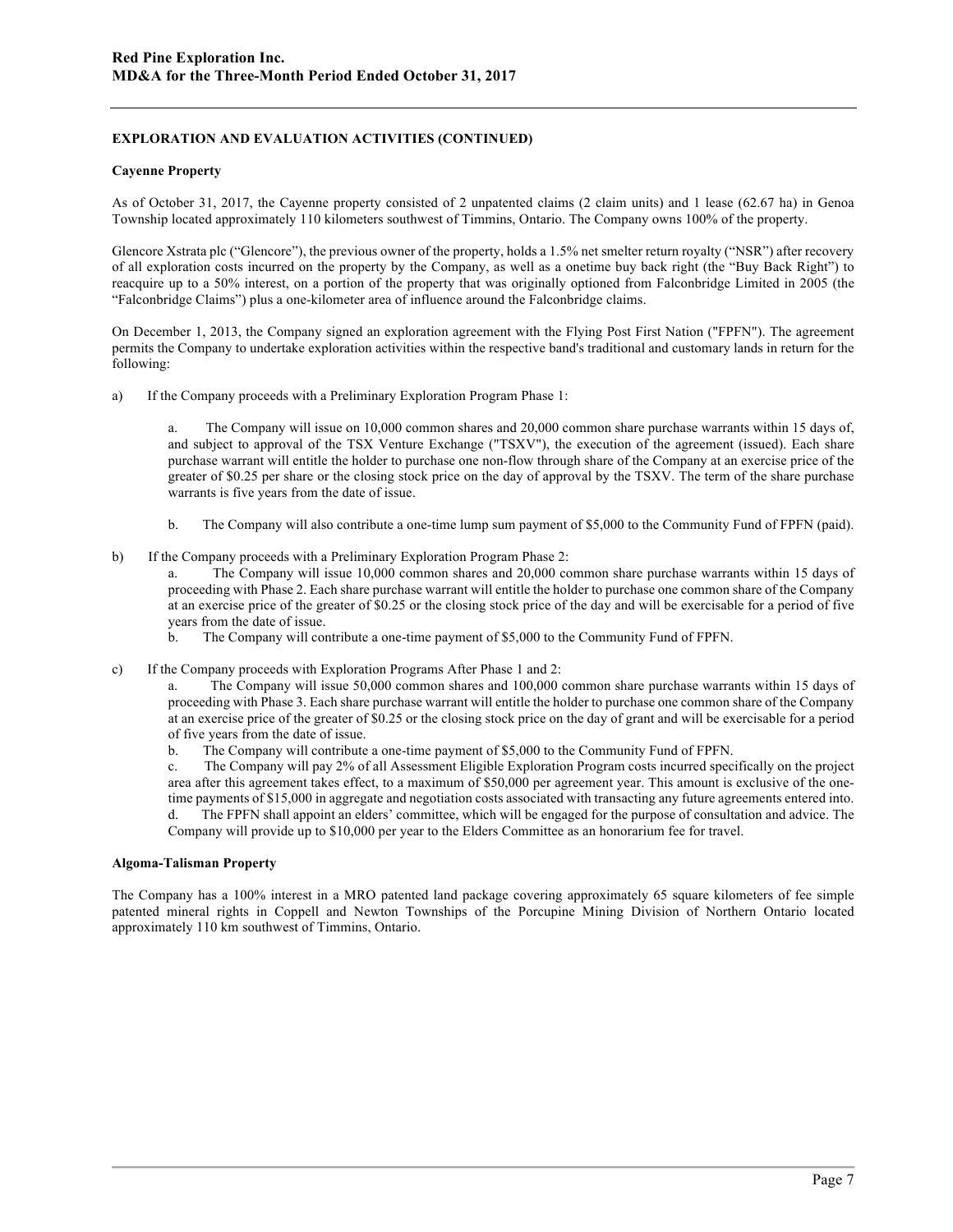## **EXPLORATION AND EVALUATION ACTIVITIES (CONTINUED)**

#### **Mortimer Property**

As of October 31, 2017, the Company has a 100% interest in a block of 12 contiguous unpatented mining claims covering approximately 2.3 square kilometers in the Dore Township approximately 110 km southwest of Timmins, Ontario. The previous owners retain net smelter returns ("NSRs") ranging between 0.2% and 2% on certain claims and the Company has the option to purchase a portion of these NSRs for various cash payments as specified in the original purchase agreements.

#### **Mount Logano Property**

As of October 31, 2017, the Company held a 100% interest in 1 unpatented mining claim (3 claim units) located approximately 11 km east of the Dome mine in Timmins, Ontario. The claim is subject to a 3% NSR for gold and a 2% NSR for other minerals mined in the Mt. Logano Property. The Company has the right at any time to buy back 50% of the NSR (or 1.50% NSR for gold and 1.00% NSR for all other minerals) for the sum of \$3,000,000.

#### **Moffatt Property**

The Company has a 100% interest in 4 unpatented mining claims covering 704 hectares located approximately 10 km northwest of Atikokan, Ontario.

#### **Net Smelter Royalties**

The Company retains a 1.5% NSR on approximately 75 square kilometers of claims 20 km east of Goldcorp's Borden Gold project near Chapleau, Ontario. The underlying property package was sold to Probe Mines Ltd. in November 2012.

The Company retains a 2% NSR on a property consisting of 43 claims in the Wawa area of Ontario owned by Alamos Gold Inc., which has the right to repurchase the NSR for \$1,500,000.

### **RESULTS OF OPERATIONS**

The following are explanations of the material changes for the three-month period ended October 31, 2017 compared to the threemonth period ended October 31, 2016:

|                                          | Three-month period ended | Three-month period ended |
|------------------------------------------|--------------------------|--------------------------|
|                                          | <b>October 31, 2017</b>  | <b>October 31, 2016</b>  |
| <b>Expenses</b>                          |                          |                          |
| <b>Exploration Expenditures</b>          | 1,654,352                | 703,647                  |
| General and Administrative               | 99,357                   | 83,564                   |
| Payroll & Professional Fees              | 97,854                   | 128,891                  |
| Depreciation and Amortization            | 24,777                   | 3,273                    |
| Foreign Exchange Loss                    | 92                       |                          |
| Interest Income                          |                          | (208)                    |
| Deferred Premium                         | (50, 466)                |                          |
| Recovery of Exploration Expenditures     | (548, 149)               | (489, 566)               |
| <b>Total Expenses</b>                    | 1,277,817                | 429,601                  |
| Loss and Comprehensive Loss for the Year | \$(1,277,817)            | (429, 601)               |
| Loss per share – basic and diluted       | \$ (0.00)                | \$ (0.00)                |
| Weighted average shares outstanding      | 264, 324, 484            | 104,863,700              |

*Results for the three-month period ended October 31, 2017*

• Exploration expenditures increased to \$1,654,352 (2016: \$703,647) as we significantly accelerated exploration activities on the Wawa Gold Project.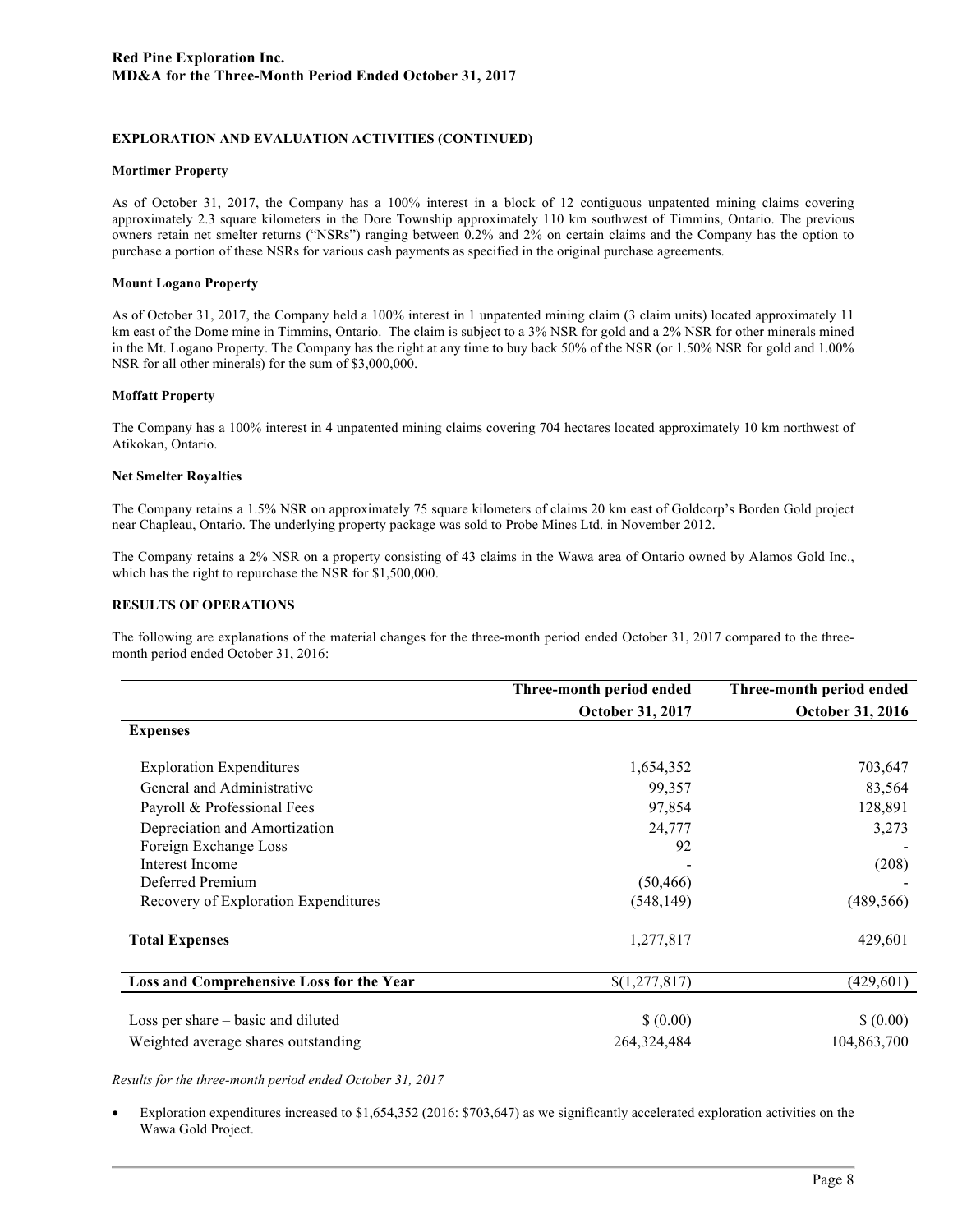### **RESULTS OF OPERATIONS (CONTINUED)**

- Recovery of exploration expenditures increased to \$548,149 (2016: \$489,566) as Citabar funded its proportional share of exploration on the Wawa Gold Project.
- Payroll and professional fees decreased to \$97,854 (2016: \$128,891) as a result of decreased management compensation and legal fees as compared to the previous period.
- General and administrative increased to \$99,357 (2016: \$83,564) as a result of increased investor relations activities as compared to the previous period.
- Loss and Comprehensive Loss increased to \$1,277,817 (2016: 429,601).

#### **QUARTERLY RESULTS OF OPERATIONS**

The following is selected quarterly information for the eight most recently completed quarters:

|                                             | <b>Ouarter Ended</b>     |                          |                   |                     |
|---------------------------------------------|--------------------------|--------------------------|-------------------|---------------------|
|                                             | October 31.<br>2017<br>S | <b>July 31,</b><br>2017  | April 30,<br>2017 | January 31,<br>2017 |
| <b>Total Revenues</b>                       | $\overline{\phantom{a}}$ | $\overline{\phantom{0}}$ |                   |                     |
| Exploration expenditures net of recoveries  | 1,106,203                | 1,167,893                | 22,411,601        | 240,782             |
| Loss and Comprehensive loss for the quarter | (1,277,817)              | (1,175,715)              | (23, 333, 534)    | (663, 464)          |
| Basic and diluted loss per share            | (0.00)                   | (0.00)                   | (0.10)            | (0.01)              |
| Working Capital Surplus (Deficit)           | 2,089,422                | 3,298,930                | 3,824,600         | 289,149             |

|                                             | <b>Ouarter Ended</b>      |                              |                     |                     |  |
|---------------------------------------------|---------------------------|------------------------------|---------------------|---------------------|--|
|                                             | October 31,<br>2016<br>\$ | <b>July 31,</b><br>2016<br>S | April 30, 2016<br>S | January 31,<br>2016 |  |
| <b>Total Revenues</b>                       | $\overline{\phantom{a}}$  |                              | 46,130              | 30,000              |  |
| Exploration expenditures net of recoveries  | 214,081                   | 152,080                      | 65,075              | (157, 053)          |  |
| Loss and Comprehensive loss for the quarter | (429, 601)                | (554, 672)                   | (248, 794)          | (177, 874)          |  |
| Basic and diluted loss per share            | (0.00)                    | (0.01)                       | (0.01)              | (0.01)              |  |
| Working Capital Surplus (Deficit)           | 695,166                   | 992,222                      | (686, 535)          | (290, 985)          |  |

### **OFF BALANCE SHEET TRANSACTIONS**

The Company does not have off-balance sheet arrangements including any arrangements that would affect the liquidity, capital resources, market risk support and credit risk support or other benefits.

## **DIVIDENDS**

The Company has neither declared nor paid any dividends on its Common Shares. The Company intends to retain its earnings, if any, to finance growth and expand its operations and does not anticipate paying any dividends on its common shares in the foreseeable future.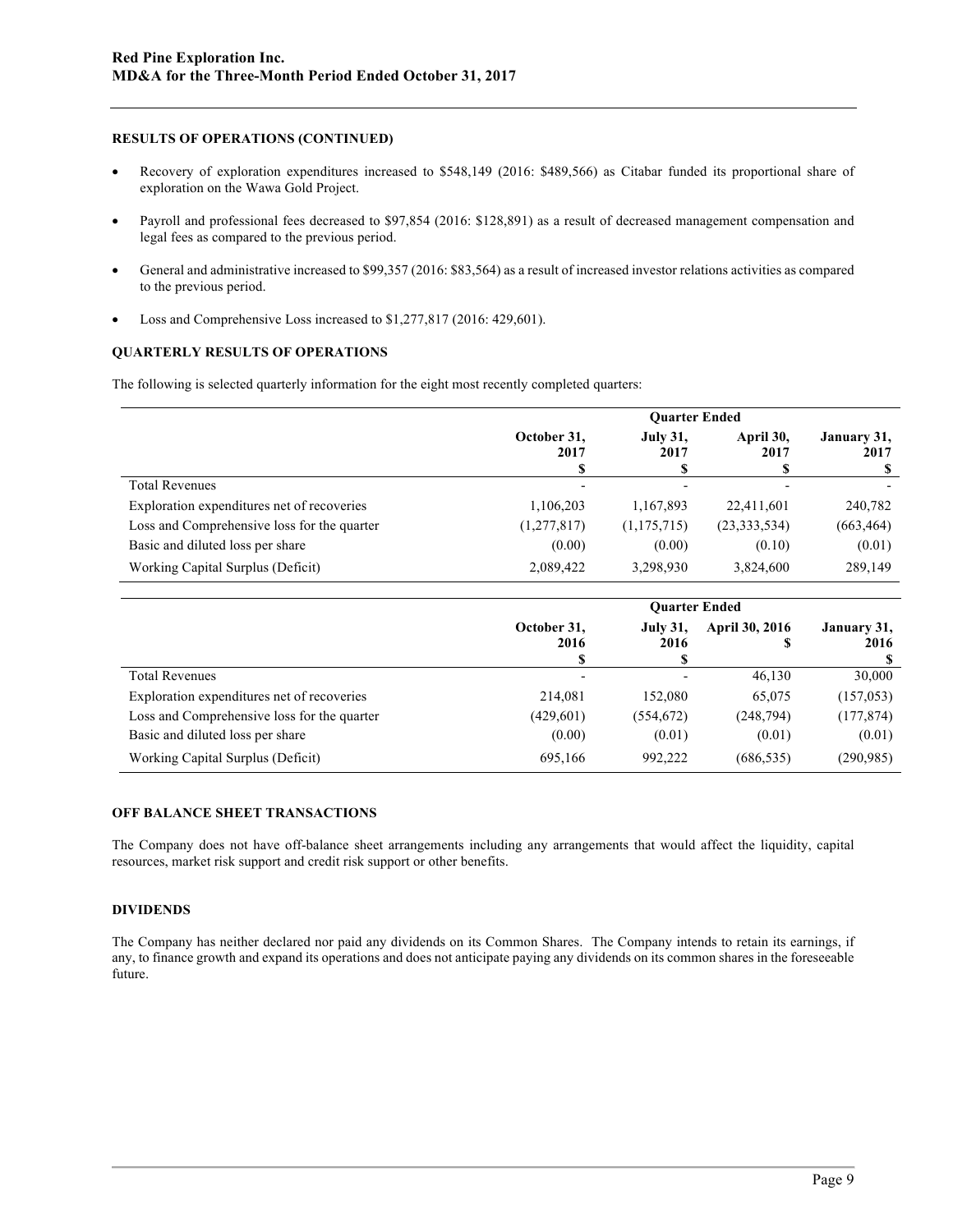# **EXPLORATION AND EVALUATION EXPENDITURES**

The Company has ownership interests in the several exploration projects. The Wawa Gold Project is the primary focus of exploration.

The following table summarizes the cumulative exploration and evaluation expenditures the Company has incurred on its mineral properties. The Wawa Gold property expenditures includes all amounts incurred by the joint-venture prior to any prorated recovery from the joint-venture partners.

|                                     | Wawa Gold<br>Project | Cayenne<br><b>Property</b> | Other<br><b>Properties</b> | <b>Total</b><br><b>Properties</b> |
|-------------------------------------|----------------------|----------------------------|----------------------------|-----------------------------------|
|                                     |                      | Ъ                          | S                          | S                                 |
| <b>Balance - July 31, 2016</b>      | 3,018,122            | 6,133,216                  | 8,381,799                  | 17,533,137                        |
| <b>Exploration Expenditures</b>     | 700,160              | 2,565                      | 922                        | 703,647                           |
| Balance - October 31, 2016          | 3,718,282            | 6,135,781                  | 8,382,721                  | 18,236,784                        |
|                                     |                      |                            |                            |                                   |
| Property Acquisition Costs (note 3) | 21,212,777           |                            |                            | 21,212,777                        |
| <b>Exploration Expenditures</b>     | 4,595,431            | 1,905                      | 53,375                     | 4,650,711                         |
| <b>Balance - July 31, 2017</b>      | 29,526,490           | 6,137,686                  | 8,436,096                  | 44,100,272                        |
|                                     |                      |                            |                            |                                   |
| <b>Property Acquisition Costs</b>   | 35,000               |                            |                            | 35,000                            |
| <b>Exploration Expenditures</b>     | 1,619,352            |                            |                            | 1,619,352                         |
| Balance - October 31, 2017          | 31,180,842           | 6,137,686                  | 8,436,096                  | 45,754,624                        |

During the three-month period ended October 31, 2017:

- a) The Company incurred total exploration and evaluation expenditures of \$1,619,352 on the Wawa Gold property (2016: \$700,160).
- b) The Company incurred total exploration and evaluation expenditures of \$nil on other properties (2016: \$3,487).
- c) The following table represent the amounts invoiced to the Wawa Gold joint-venture partners for their prorated share of the exploration program costs incurred during the three-month period ended October 31, 2017, which includes exploration and evaluation expenditures, joint expenditures and any project management fees. The amounts for Augustine are those that were invoiced and recovered prior to the acquisition of Augustine, which was completed on February 3, 2017.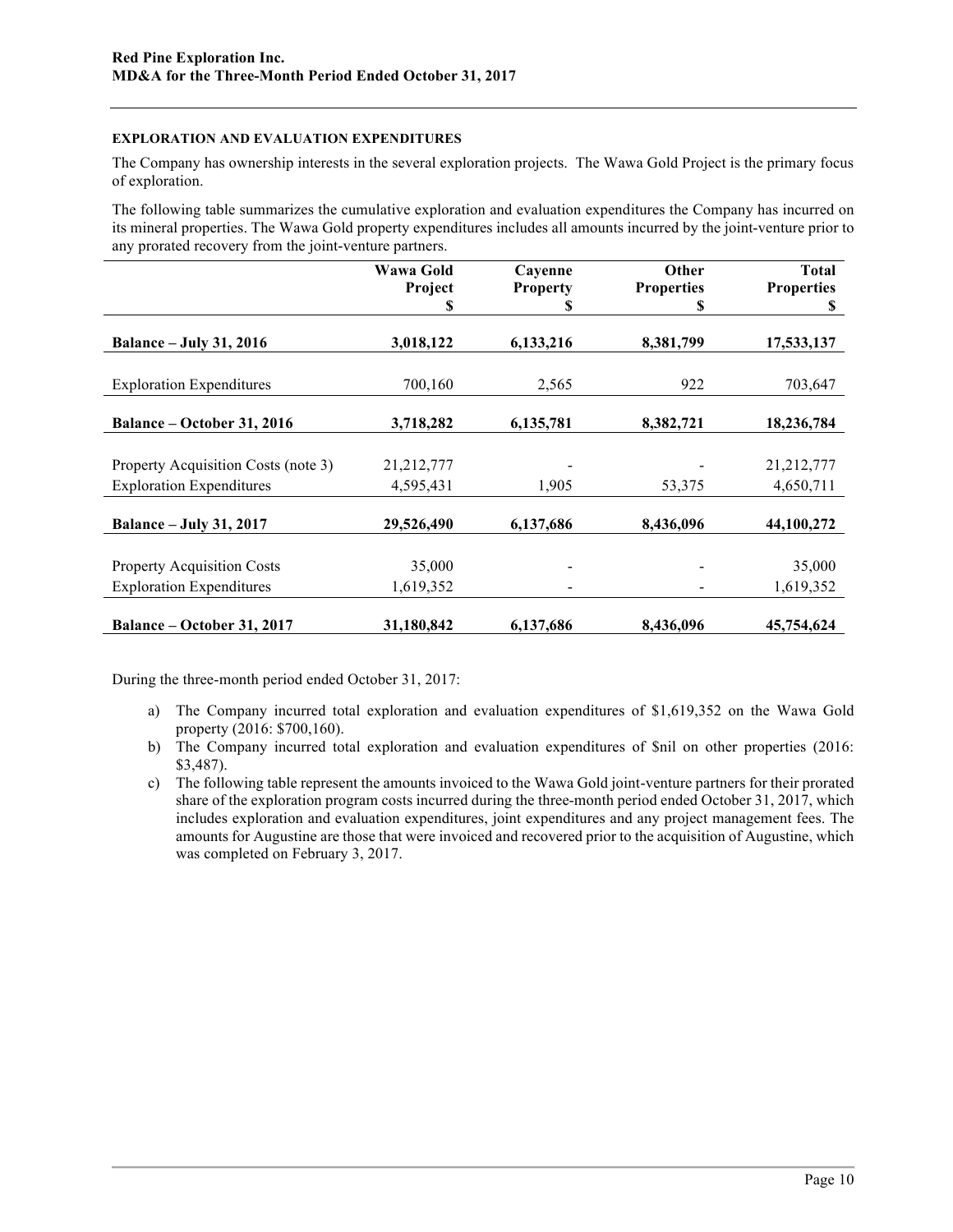|                                   | <b>Citabar</b> | <b>Augustine</b> | <b>All JV Partners</b> |
|-----------------------------------|----------------|------------------|------------------------|
| <b>Balance – July 31, 2016</b>    | \$464,465      | \$348,348        | \$812,813              |
| Recovery of JV Expenditures       | 279,633        | 209,725          | 489,358                |
| <b>Balance – October 31, 2016</b> | \$744,098      | \$558,073        | \$1,302,171            |
| Recovery of JV Expenditures       | 1,885,880      | 157,540          | 2,043,420              |
| <b>Balance - July 31, 217</b>     | \$2,629,978    | \$715,613        | \$3,345,591            |
| Recovery of JV Expenditures       | 548,149        |                  | 548,149                |
| <b>Balance – October 31, 217</b>  | \$3,178,127    | \$715,613        | \$3,893,740            |

## **EXPLORATION AND EVALUATION EXPENDITURES (CONTINUED)**

As at October 31, 2017, a total of \$228,149 (July 31, 2017 - \$328,118) was due from the joint-venture partner.

# **LEASE AND SUBLEASE COMMITMENTS**

The Company has an office space lease agreement located at 141 Adelaide Street West from August 15, 2014 to August 14, 2019 and signed a sublease agreement with a third-party tenant whereby the Company shall receive sublease payments for the period from March 1, 2015 to August 14, 2019. The sublease payments are recognized as a reduction of General and Administrative expenses on the Statements of Loss and Comprehensive Loss. A security deposit totalling \$17,281 was received from the subtenant and is reported as a long-term liability on the Consolidated Statements of Financial Position. As of October 31, 2017, the Company was committed to annual lease payments for 141 Adelaide Street West of approximately \$223,020 and expects to receive annual sublease payments of \$223,020.

On December 12, 2016, the Company signed an office space lease agreement for office space located at 145 Wellington Street West for seven (7) years from January 1, 2017 to December 31, 2023. On September 15, 2016, a security deposit totaling \$41,579 was remitted to the landlord, which is reported as a long-term asset on the Consolidated Statements of Financial Position. As of October 31, 2017, the Company was committed to annual lease payments for 145 Wellington Street West of approximately \$104,544.

Future minimum payments under the Company's leases, excluding the receipt of any sublease payments, are as follows:

| <b>Minimum Lease Payments</b>                | October 31,<br>2017 | <b>July 31,</b><br>2017 |  |
|----------------------------------------------|---------------------|-------------------------|--|
| No later than 1 year                         | 327.564             | 327,564                 |  |
| Later than 1 year, but no later than 5 years | 594,733             | 650,488                 |  |
| Later than 5 years                           | 121,968             | 148,104                 |  |
| <b>Total</b>                                 | 1,044,265           | 1,126,156               |  |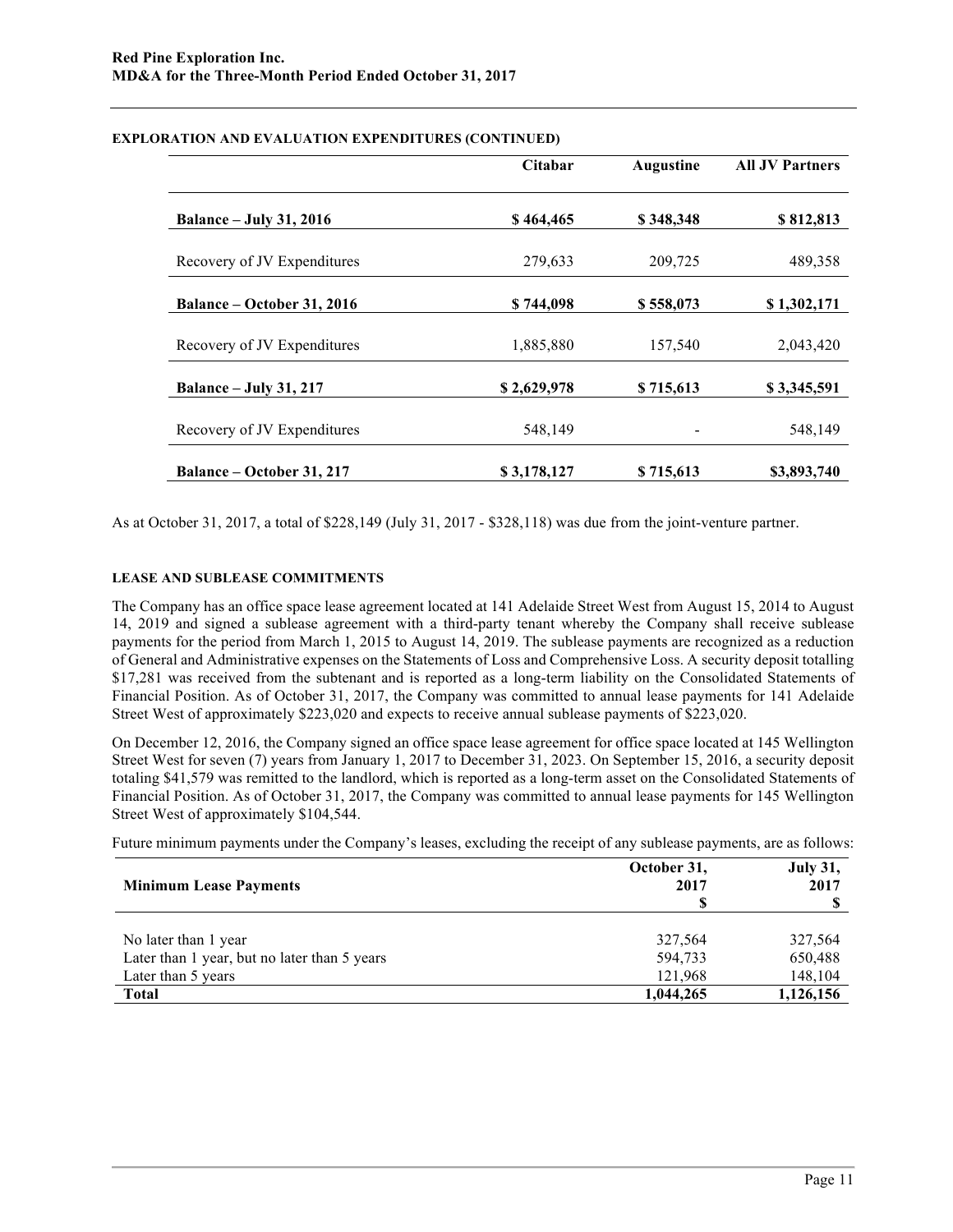# **FLOW-THROUGH EXPENDITURE COMMITMENTS**

The Company completed flow-through ("F/T") share financings that involve a commitment to incur Canadian exploration expenditures ("CEEs") prior to the end of specific calendar years and to renounce the CEE tax deductions to the subscribers. Flow-through shares and exploration expenditures qualifying as CEEs are defined in the Income Tax Act of Canada.

| The following tables sets out the flow-through expenditure commitments as of October 31, 2017: |  |  |
|------------------------------------------------------------------------------------------------|--|--|
|                                                                                                |  |  |
|                                                                                                |  |  |

| <b>Financing Series</b>                     | 2016 F/T<br><b>Red Pine Series</b> | 2016 F/T<br><b>Augustine Series</b> | 2017 F/T<br><b>Series</b> |
|---------------------------------------------|------------------------------------|-------------------------------------|---------------------------|
| Financing Date                              | June 3, 2016                       | December 12, 2016                   | February 24, 2017         |
| <b>Commitment Deadline</b>                  | December 31, 2017                  | December 31, 2017                   | December 31, 2018         |
| Commitment Amount                           | \$1,098,000                        | \$500,000                           | \$4,000,101               |
| Less: Qualified CEEs Incurred in 2016       | (98,000)                           |                                     |                           |
| Less: Qualified CEEs Incurred in 2017       | (1,000,000)                        | (500,000)                           | (1,292,452)               |
| <b>Estimated F/T Expenditures Remaining</b> | $S -$                              | S<br>$\overline{\phantom{a}}$       | \$2,707,649               |

## **RELATED PARTY TRANSACTIONS AND BALANCES**

Related parties as defined by IAS 24 *Related Party Disclosures* include the members of the Board of Directors, key management personnel and any companies controlled by these individuals. Key management personnel include those persons having authority and responsibility for planning, directing and controlling activities of the Company.

Key management personnel for the Company consists of the CEO, CFO, VP Exploration and Executive Director of Mining.

The following transactions occurred with related parties during the three-month period ended October 31, 2017:

- a) Key management personnel received the following compensation:
	- a. Cash compensation of \$37,500 (2016: \$70,088), which has been recorded in exploration expenditures on the Consolidated Statements of Loss and Comprehensive Loss.
	- b. Professional fees of \$13,500 (2016: \$12,000), which was paid to a corporation controlled by the CFO for professional services, which has been recorded in payroll and professional fees on the Consolidated Statements of Loss and Comprehensive Loss.
	- c. Professional fees of \$30,750 (2016: \$nil), which was paid to a corporation controlled by the Executive Director of Mining, which has been recorded in payroll and professional fees on the Consolidated Statements of Loss and Comprehensive Loss.

As of October 31, 2017, the outstanding related party balances were as follows:

- a) Corporations under common management control owe the Company \$39,715 (July 31, 2017: \$32,520) for the reimbursement of shared expenditures, which has been included in amounts receivable.
- b) Former directors of wholly-owned subsidiary Augustine Ventures Inc., owe the Company \$62,166 (July 31, 2017: \$62,166), which has been included in amounts receivable.
- c) A Corporation controlled by the CFO owed \$nil (July 31, 2017: \$2,657) for the reimbursement of expenses, which has been included in amounts receivable.
- d) A Corporation controlled by the Executive Director of Mining was owed \$nil (July 31, 2017: \$11,225) for management consulting fees, which has been included in accounts payable.
- e) The Company is the manager of and owns a 60% interest in a joint-venture partnership (see Note 4). The jointventure partner owed the following net balances to the Company, which has been included in amounts receivable from joint-venture partners:
	- a. Citabar: \$228,149 (July 31, 2017: \$328,118)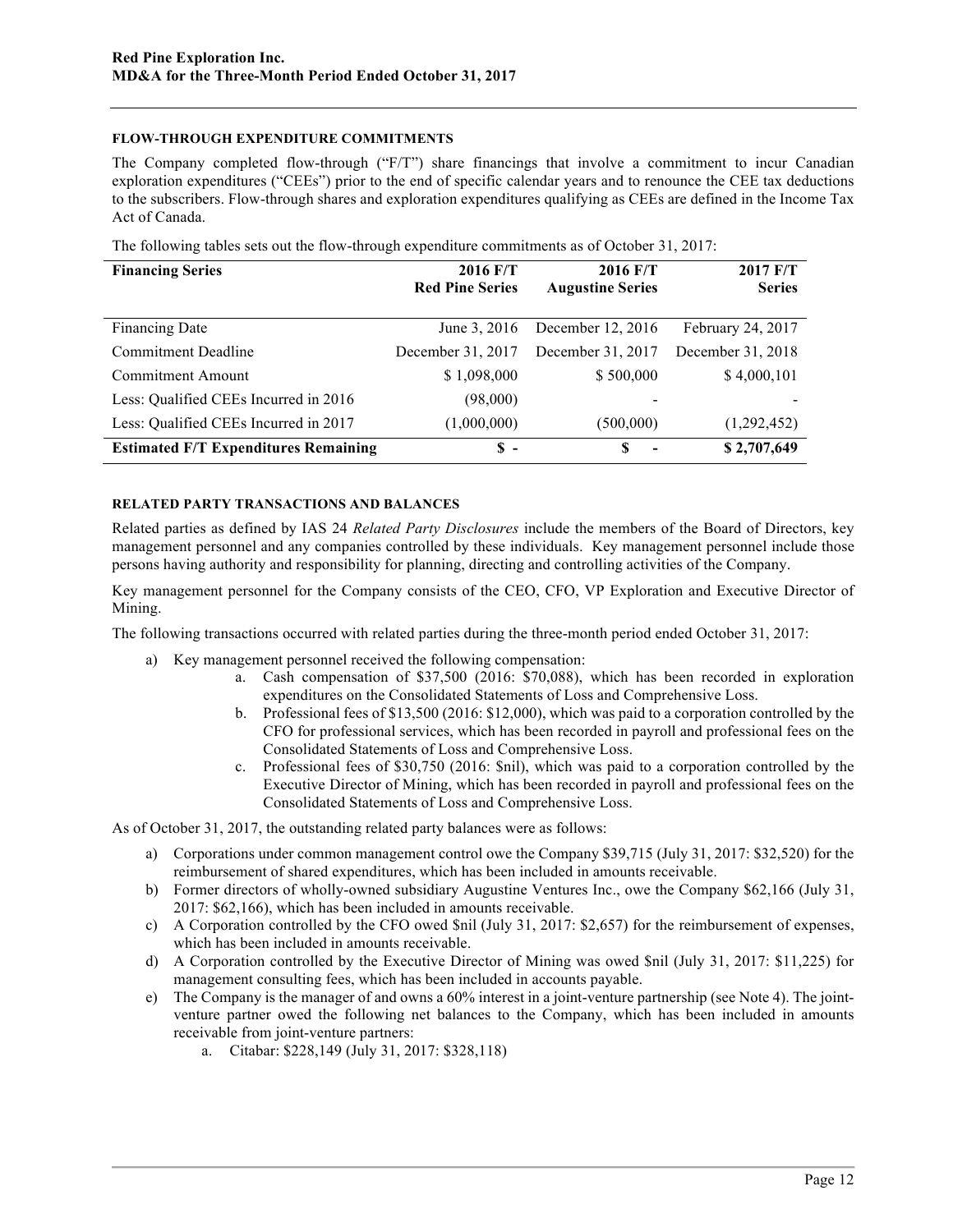# **SHARE CAPITAL**

The authorized share capital consists of an unlimited number of common shares. The common shares have no par value. As at October 31, 2017 the Company had 264,783,340 issued and outstanding common shares (July 31, 2017: 264,149,026). All issued and outstanding common shares are fully paid.

- a) Common Shares Issued during the three-month period ended October 31, 2017:
	- The Company issued a total of 388,105 common shares upon the exercise of 216,947 common share purchase warrants at an average exercise price of \$0.05 for gross proceeds of \$19,405.
	- On August 3, 2017, the Company completed the acquisition of net smelter royalties ("NSR") on the Wawa Gold Project whereby the Company paid \$25,000 in cash and issued 100,000 common shares.
	- On October 23, 2017, the Company completed a shares-for-debt transaction whereby the Company agreed to settle certain obligations (the "Debt") to subscribers of its flow-through shares for financings that were completed in 2010 and 2011 through the issuance of common shares of the Company (the "Common Shares"). Pursuant to the settlement transaction, the Company issued a total of 146,209 common shares (the "Shares") at a deemed price of \$0.11 per Share to settle total indebtedness of \$16,083.
- b) Common Shares Issued subsequent to the three-month period ended October 31, 2017:
	- The Company issued a total of 1,500,000 common shares upon the exercise of 1,500,000 common share purchase warrants at an average exercise price of \$0.105 for gross proceeds of \$157,500.

# **STOCK OPTIONS**

The Company has a stock option plan (the "Plan") under which the Board of Directors of the Company may grant stock options to eligible participants including directors and officers of the Company.

The exercise price of the options cannot be less than the closing price of the Company's shares on the trading day preceding the date of grant and the maximum term of any option cannot exceed five years. The Board of Directors, in accordance with applicable Exchange or other regulatory requirements, if any, determines the vesting period. There is no minimum vesting period unless the optionee is engaged in Investor Relation Activities. The maximum aggregate number of common shares under option at any time under the Plan cannot exceed 10% of the issued shares. The fair value of share-based compensation is recognized as contributed surplus upon issuance.

All outstanding stock options vested immediately.

The following is a continuity schedule of the stock options series outstanding from July 31, 2017 to October 31, 2017:

|                    |                 | Outstanding     |         |                          | <b>Expired</b> | Outstanding |
|--------------------|-----------------|-----------------|---------|--------------------------|----------------|-------------|
|                    | <b>Exercise</b> | <b>July 31,</b> |         |                          | <sub>or</sub>  | October 31, |
| <b>Expiry Date</b> | Price           | 2017            | Granted | <b>Exercised</b>         | Cancelled      | 2017        |
|                    |                 |                 |         |                          |                |             |
| July 10, 2018      | \$ 0.500        | 260,000         |         | $\overline{\phantom{a}}$ |                | 260,000     |
| December 18, 2018  | \$ 0.500        | 685,000         |         | $\overline{\phantom{a}}$ |                | 685,000     |
| February 25, 2020  | \$ 0.500        | 1,360,000       |         | $\overline{\phantom{a}}$ | ۰              | 1,360,000   |
| August 27, 2020    | \$0.055         | 1,925,000       |         | $\overline{\phantom{a}}$ | ۰              | 1,925,000   |
| April 5, 2021      | \$0.080         | 750,000         |         |                          |                | 750,000     |
| April 6, 2022      | \$ 0.120        | 3,027,000       |         | $\overline{\phantom{a}}$ | ۰              | 3,027,000   |
| April 11, 2022     | \$ 0.120        | 8,284,000       |         | $\overline{\phantom{a}}$ |                | 8,284,000   |
|                    |                 |                 |         |                          |                |             |
| <b>Total</b>       | \$0.16          | 16,291,000      |         |                          |                | 16,291,000  |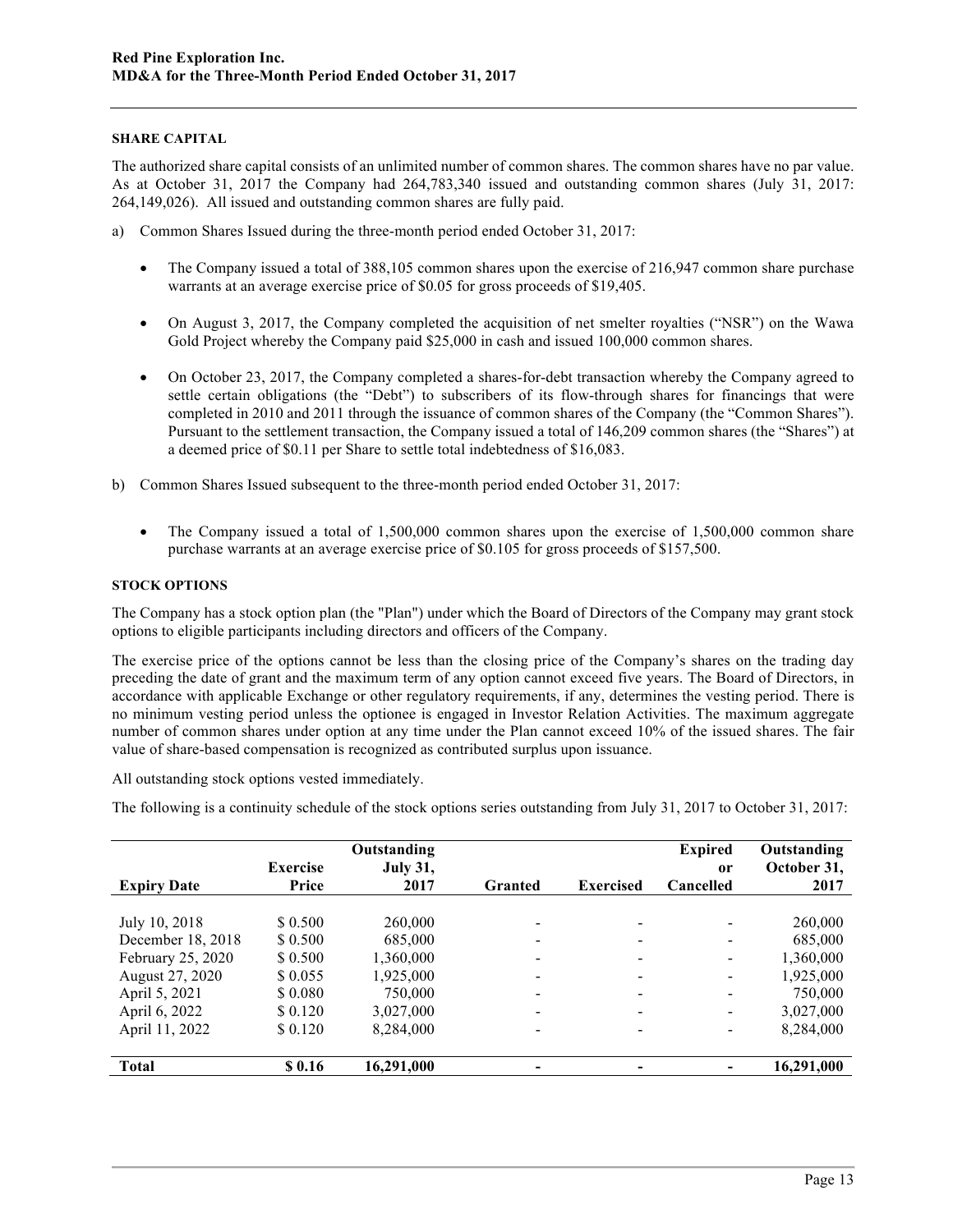## **WARRANTS**

The Company has issued warrants as part of equity financings and property acquisitions. The fair value of warrants is recognized upon issuance as an equity reserve until expiration, cancellation or exercise.

|                                  |                 | Outstanding     |                |                  |                          | Outstanding | <b>Fair Value</b> |
|----------------------------------|-----------------|-----------------|----------------|------------------|--------------------------|-------------|-------------------|
|                                  | <b>Exercise</b> | <b>July 31,</b> |                |                  | <b>Expired or</b>        | October 31, | October 31,       |
| <b>Expiry Date</b>               | Price           | 2017            | <b>Issued</b>  | <b>Exercised</b> | Cancelled                | 2017        | 2017              |
|                                  |                 |                 |                |                  |                          |             |                   |
| December 18, 2017                | \$0.250         | 6,400,000       |                |                  |                          | 6,400,000   | \$692,892         |
| December 18, 2017 (a)            | \$0.250         | 640,000         |                |                  |                          | 640,000     | \$76,988          |
| June 3, 2018                     | \$0.080         | 1,777,132       |                |                  |                          | 1,777,132   | \$134,351         |
| June 24, 2018                    | \$0.105         | 450,625         |                |                  |                          | 450,625     | \$44,882          |
| July 30, 2018                    | \$0.050         | 155,965         |                | (107, 965)       |                          | 48,000      | \$2,006           |
| July 30, 2018                    | \$0.100         | 1,499,708       |                |                  |                          | 1,499,708   | \$38,700          |
| August 13, 2018                  | \$0.050         | 270,982         |                | (108,982)        |                          | 162,000     | \$8,035           |
| August 13, 2018                  | \$0.100         | 2,208,186       |                |                  |                          | 2,208,186   | \$61,429          |
| August 20, 2018                  | \$0.050         | 336,158         |                | (171, 158)       |                          | 165,000     | \$8,184           |
| August 20, 2018                  | \$0.100         | 1,375,000       |                |                  |                          | 1,375,000   | \$36,750          |
| August 28, 2018                  | \$0.100         | 200,000         |                |                  |                          | 200,000     | \$5,298           |
| September 2, 2018 $(b)$          | \$0.099         | 2,533,333       |                |                  |                          | 2,533,333   | \$301,655         |
| September 2, 2018                | \$0.099         | 5,065,909       |                |                  |                          | 5,065,909   | \$586,039         |
| February 9, 2019 <sup>(c)</sup>  | \$0.066         | 2,887,999       |                |                  |                          | 2,887,999   | \$368,499         |
| February 9, 2019                 | \$0.066         | 1,994,544       |                |                  |                          | 1,994,544   | \$250,294         |
| February 9, 2019                 | \$0.132         | 5,327,165       |                |                  |                          | 5,327,165   | \$633,935         |
| February 17, 2019                | \$0.250         | 20,000          |                |                  |                          | 20,000      | \$6,090           |
| February 24, 2019                | \$0.135         | 3,412,889       |                |                  |                          | 3,412,889   | \$404,427         |
| February 25, 2019 <sup>(c)</sup> | \$0.066         | 520,177         |                |                  |                          | 520,177     | \$66,553          |
| February 25, 2019                | \$0.066         | 3,847,521       |                |                  |                          | 3,847,521   | \$484,397         |
| April 7, 2019                    | \$0.105         | 1,789,456       |                |                  |                          | 1,789,456   | \$220,282         |
| April 8, 2019                    | \$0.105         | 16,695,601      |                |                  |                          | 16,695,601  | \$2,055,731       |
| May 5, 2019                      | \$0.105         | 2,144,121       |                |                  |                          | 2,144,121   | \$265,704         |
| June 3, 2019                     | \$0.100         | 5,343,800       |                |                  |                          | 5,343,800   | \$164,274         |
| June 24, 2019                    | \$0.105         | 2,437,500       |                |                  |                          | 2,437,500   | \$106,823         |
| September 2, 2019                | \$0.066         | 121,600         |                |                  |                          | 121,600     | \$15,793          |
| December 13, 2019                | \$0.170         | 3,800,000       |                |                  |                          | 3,800,000   | \$478,985         |
| February 24, 2020                | \$0.170         | 21,168,666      |                |                  |                          | 21,168,666  | \$906,523         |
| April 7, 2020                    | \$0.072         | 198,429         |                |                  |                          | 198,429     | \$26,318          |
| May 3, 2020                      | \$0.072         | 6,080           |                |                  |                          | 6,080       | \$808             |
|                                  |                 |                 |                |                  |                          |             |                   |
| <b>Total</b>                     | \$0.13          | 94,628,548      | $\blacksquare$ | (388, 105)       | $\overline{\phantom{0}}$ | 94,240,443  | \$8,452,646       |

The following is a continuity schedule for the warrants outstanding from July 31, 2017 to October 30, 2017:

- a) These broker warrants are exercisable into a unit consisting of one common share and one common share purchase warrant at an exercise price of \$0.25 expiring on December 18, 2017. The embedded common share purchase warrant is not included in the totals.
- b) These warrants are exercisable at a price of CAD\$0.099 or USD\$0.092.
- c) These warrants are exercisable at a price of CAD\$0.066 or USD\$0.059.

Warrants exercised subsequent to the three-month period ended October 31, 2017:

• The Company issued a total of 1,500,000 common shares upon the exercise of 1,500,000 common share purchase warrants at an average exercise price of \$0.105 for gross proceeds of \$157,500.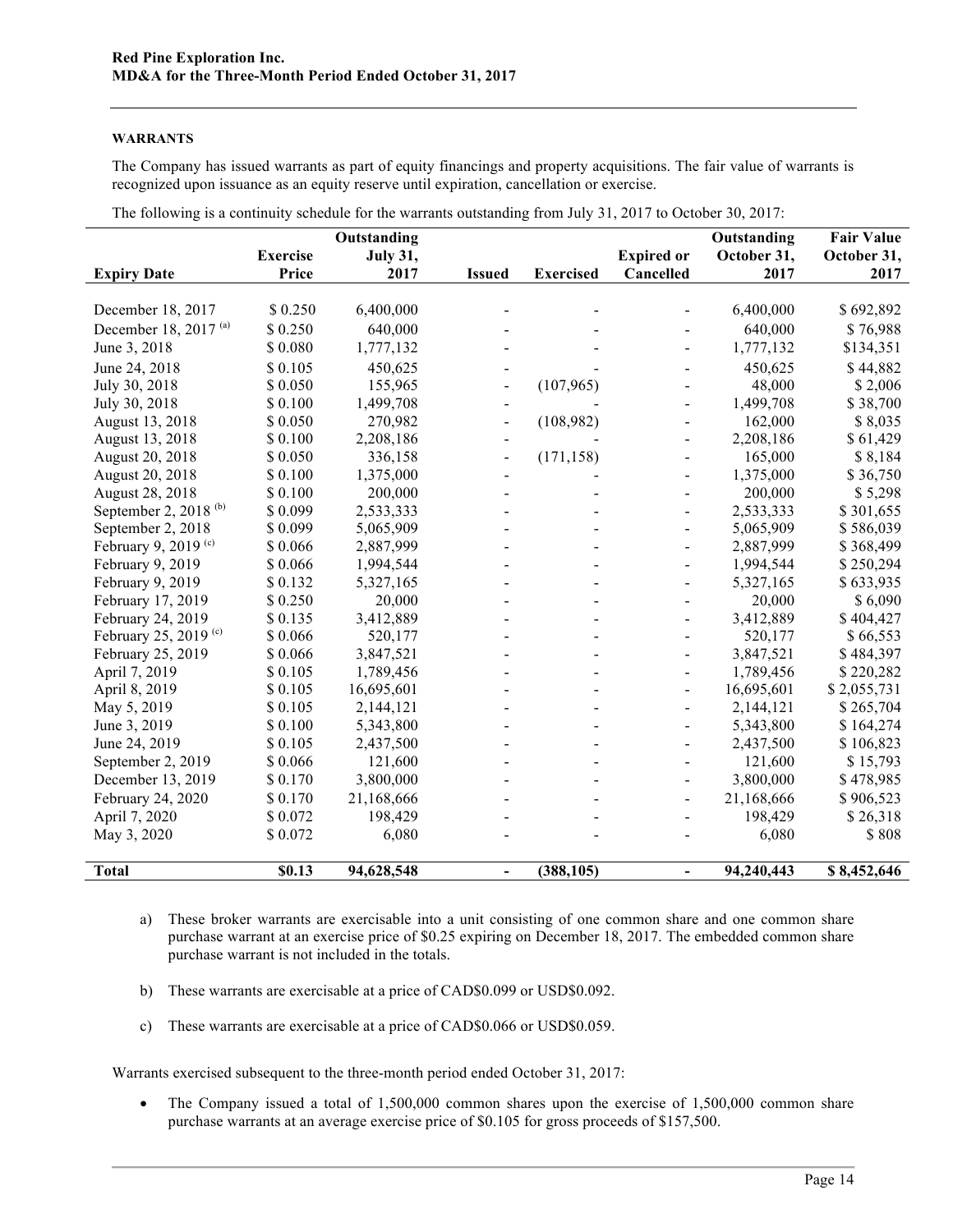## **LIQUIDITY AND CAPITAL MANAGEMENT**

|                                                | <b>July 31, 2017</b> | <b>July 31, 2016</b> |
|------------------------------------------------|----------------------|----------------------|
| <b>Current Assets:</b>                         |                      |                      |
| Cash and Cash Equivalents                      | \$1,947,898          | \$3,388,171          |
| Marketable Securities                          | 2,500                | 2,500                |
| Amounts Receivable                             | 381,963              | 674,250              |
| Amounts Receivable from Joint Venture Partners | 228,149              | 328,118              |
| Prepaid Expenses                               | 56,272               | 43,635               |
| <b>Total Current Assets</b>                    | 2,616,782            | 4,436,674            |
| <b>Current Liabilities:</b>                    |                      |                      |
| Accounts Payable and Accrued Liabilities       | \$285,167            | \$.<br>719,889       |
| Deferred Flow-Through Premium                  | 87,468               | 137,934              |
| Flow-Through Provision                         | 138,803              | 264,000              |
| Lease Inducements                              | 15,922               | 15,922               |
| <b>Total Current Liabilities</b>               | 527,360              | 1,137,745            |
| <b>Working Capital</b>                         | 2,089,422<br>S.      | \$3,298,929          |

As at October 31, 2017, the Company had a working capital surplus of \$2,089,422 (July 31, 2017: \$3,298,929).

There were no changes in the Company's approach to capital management during the three-month period ended October 31, 2017.

In managing liquidity, the Company's primary objective is to ensure the entity can continue as a going concern while raising additional funding to meet its obligations as they come due. The Company's operations to date have been funded by issuing equity. The Company expects to improve the working capital position by securing additional financing.

The Company's investment policy is to invest excess cash in very low risk financial instruments such as term deposits or by holding funds in high yield savings accounts with major Canadian banks. Financial instruments are exposed to certain financial risks, which may include currency risk, credit risk, liquidity risk and interest rate risk.

The Company's mineral property interests are all in the exploration stage, as such the Company is dependent on external financing to fund its exploration activities and administrative costs. Management continues to assess the merits of mineral properties on an ongoing basis and may seek to acquire new properties or to increase ownership interests if it believes there is sufficient geologic and economic potential.

Management mitigates the risk and uncertainty associated with raising additional capital in current economic conditions through cost control measures that minimizes discretionary disbursements and reduces exploration expenditures that are deemed of limited strategic value.

The Company manages the capital structure (consisting of shareholders' deficiency) on an ongoing basis and adjusts in response to changes in economic conditions and risks characteristics of its underlying assets. Adjustments to the Company's capital structure may involve the issuance of new shares, assumption of new debt, acquisition or disposition of assets, or adjustments to the amounts held in cash, cash equivalents and short-term investments.

The Company is not subject to any externally imposed capital requirements other than flow-through spending commitments.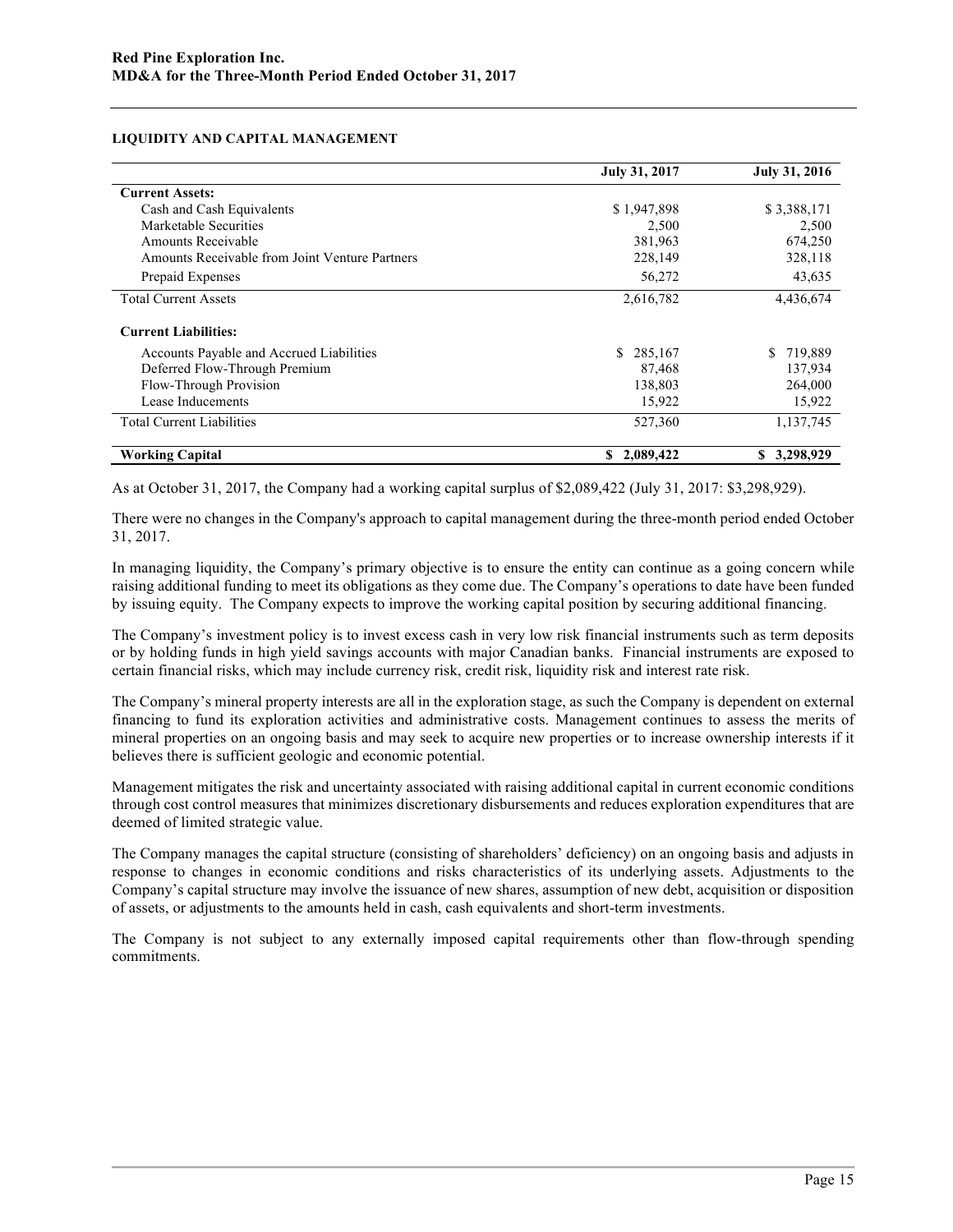## **FINANCIAL INSTRUMENT RISK FACTORS**

The following disclosures are to enable users of the consolidated financial statements to evaluate the nature and extent of risks arising from financial instruments at the end of the reporting year:

# *a) Credit risk*

The Company's credit risk is the risk of counterparty default on cash and cash equivalents held on deposit with financial institutions. The Company manages this risk by ensuring that deposits are only held with large Canadian banks and financial institutions. The Company's accounts receivable are sales tax receivables with negligible counterparty default risk.

The amounts due from joint venture partner are subject to counterparty default risk, and total \$228,149 as at October 31, 2017 (July 31, 2017 – \$328,118).

The amounts due from subtenants are subject to counterparty default risk, and total \$nil as at October 31, 2017 (July 31, 2016 - \$nil).

# *b) Liquidity risk*

The Company's liquidity risk is the risk that the Company has insufficient funds to settle its contractual financial liabilities. The Company manages this risk through a budgeting process that ensures sufficient funds are available as contractual cash flows become due.

As at October 31, 2017, the Company had a cash and cash equivalents balance of \$1,947,898 (July 31, 2017: \$3,388,171) to settle current liabilities of \$527,360 (July 31, 2017: \$1,137,745). As a result, the Company is currently not exposed to liquidity risk.

While the Company has been successful in obtaining required funding in the past, there is no assurance that future financings will be available.

### *c) Market risks*

The Company's market risk arises from changes in interest rates and commodity prices that could have an impact on profit and loss. This includes:

- Interest rate risk, is the sensitivity of the fair value or of the future cash flows of a financial instrument to changes in interest rates. The Company does not have any financial assets or liabilities that were subject to variable interest rates.
- Commodity price risks, particularly with respect to gold, is the sensitivity of the fair value of, or of the future cash flows, from mineral assets. The Company manages this risk by continually monitoring base and precious metal prices and commodity price trends to determine the appropriate timing for funding the exploration or development of its mineral assets, or for the acquisition or disposition of mineral assets. The Company does not have any mineral assets at the development or production stage carried at historical cost. The Company has expensed the acquisition and exploration costs of its exploration stage mineral assets.
- Marketable securities risk, is the sensitivity of the fair value of marketable securities to supply and demand for marketable securities. The Company manages this risk by continually monitoring the market pricing and trends of its portfolio of securities to determine the appropriate timing to complete any acquisitions or dispositions. The Company has determined the marketable securities risk at year-end is minimal.
- Currency risk, is the sensitivity of the fair value or of the future cash flows of financial instruments to changes in foreign exchange rates. The Company does not have any financial assets or liabilities that were subject to variable foreign exchange rates and as such the Company is not subject to currency risk.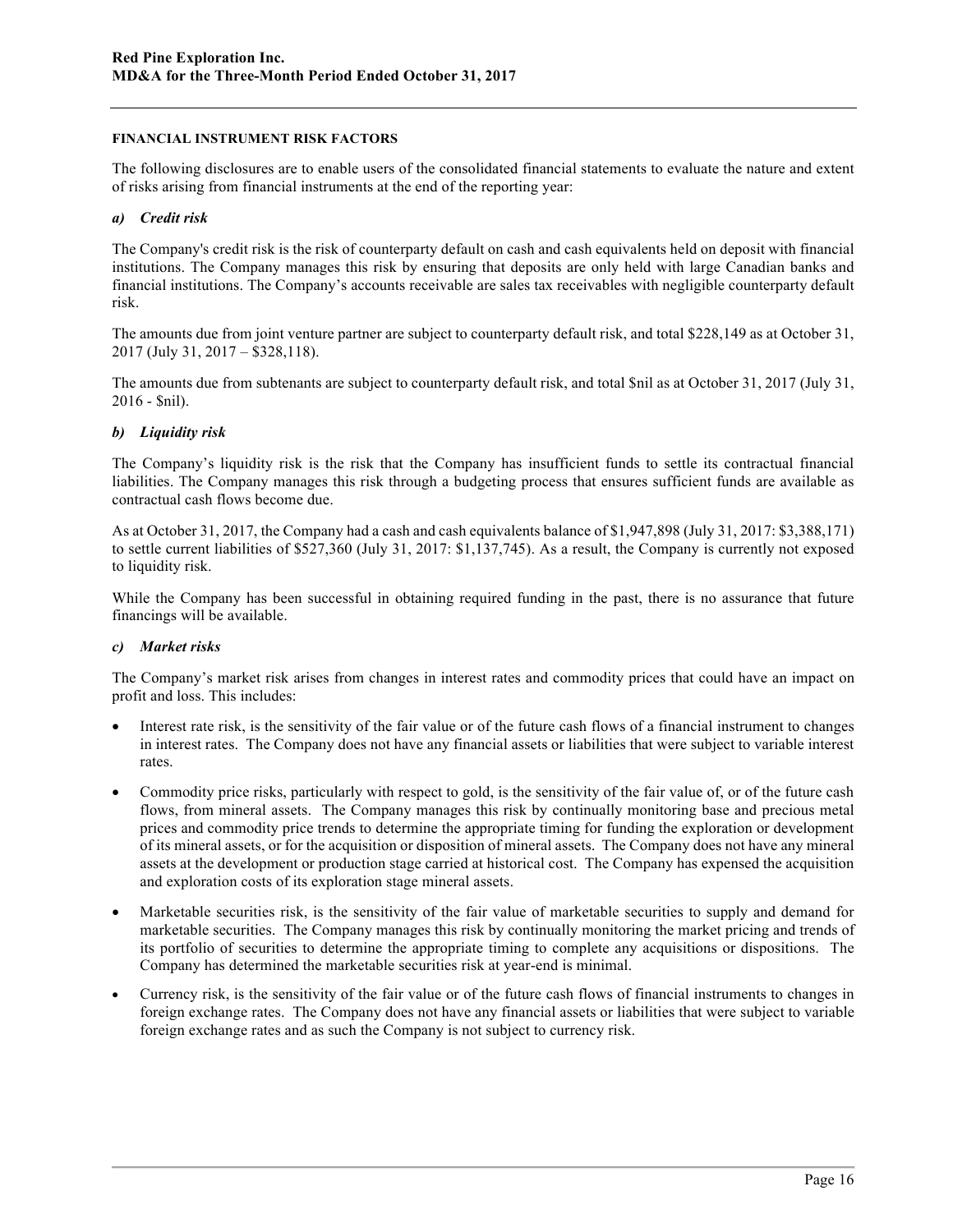#### **RISKS AND UNCERTAINTIES**

The operations of the Company are speculative due to the high-risk nature of its business, which is the acquisition, financing, exploration and development of mining properties. Additional risks not currently known to the Company, or that the Company currently deems immaterial, may also impair the Company's operations. If any of the following risks actually occur, the Company's business, financial condition and operating results could be adversely affected.

#### *Management*

The success of the operations and activities of the Company is dependent to a significant extent on the efforts and abilities of its management, outside contractors, experts and other advisors. Investors must be willing to rely to a significant degree on management's discretion and judgement, as well as the expertise and competence of the outside contractors, experts and other advisors. The Company does not have a formal program in place for succession of management and training of management. The loss of one or more of the key employees or contractors, if not replaced on a timely basis, could adversely affect the Company operations and financial performance.

#### *Credit risk*

The Company deposits cash with financial institutions it believes to be creditworthy. In some circumstances, cash balances at these financial institutions may exceed the federally guaranteed amount. The Company's current credit risk is primarily attributable to cash and accounts recoverable. Cash is held with a reputable, Tier A Canadian chartered bank and as such, management believes the risk of loss to be minimal. Accounts receivable is due from the federal government of Canada. Management believes that the credit risk with respect to financial instruments included in HST recoverable is minimal and remote.

#### *Liquidity risk*

The Company's ability to remain liquid over the long term depends on its ability to obtain financing necessary to complete exploration and development of its mineral properties and their future profitable production or, alternatively, upon the Corporation's ability to dispose of its interest on an advantageous basis.

#### *Currency risk*

The Company has no foreign currency denominated assets or liabilities. Major purchases are transacted in Canadian dollars and therefore the Company has no material foreign currency exposure.

#### *Interest rate risk*

The Company's cash balance is subject to changes in interest rates. Interest rate risk is minimal.

### *Tax risk*

The Company has commitments to incur Canadian Exploration Expenditures. Any shortfall could result in tax penalties assessed by the Canada Revenue Agency.

### *Equity price risk*

Market risk arises from the possibility that changes in market prices will affect the value of financial instruments of the Company. Except for marketable securities, the Company's other financial instruments (cash, accounts receivable, accounts payable and accrued liabilities and due to related party) are not subject to price risk.

#### *Commodity price risk*

The Company is exposed to price risk with respect to gold and other commodity prices, such prices impacting the future economic feasibility of its exploration properties. The Company closely monitors gold and other commodity prices to determine the appropriate course of action to be taken by the Company.

#### *Additional capital*

The exploration activities of the Company may require substantial additional financing. Failure to obtain sufficient financing may result in delaying or indefinite postponement of exploration and development of any of the Company's properties. There can be no assurance that additional capital or other types of financing will be available if needed or that, if available, the terms of such financings will be favourable to the Company. In addition, low commodity prices may affect the Company's ability to obtain financing.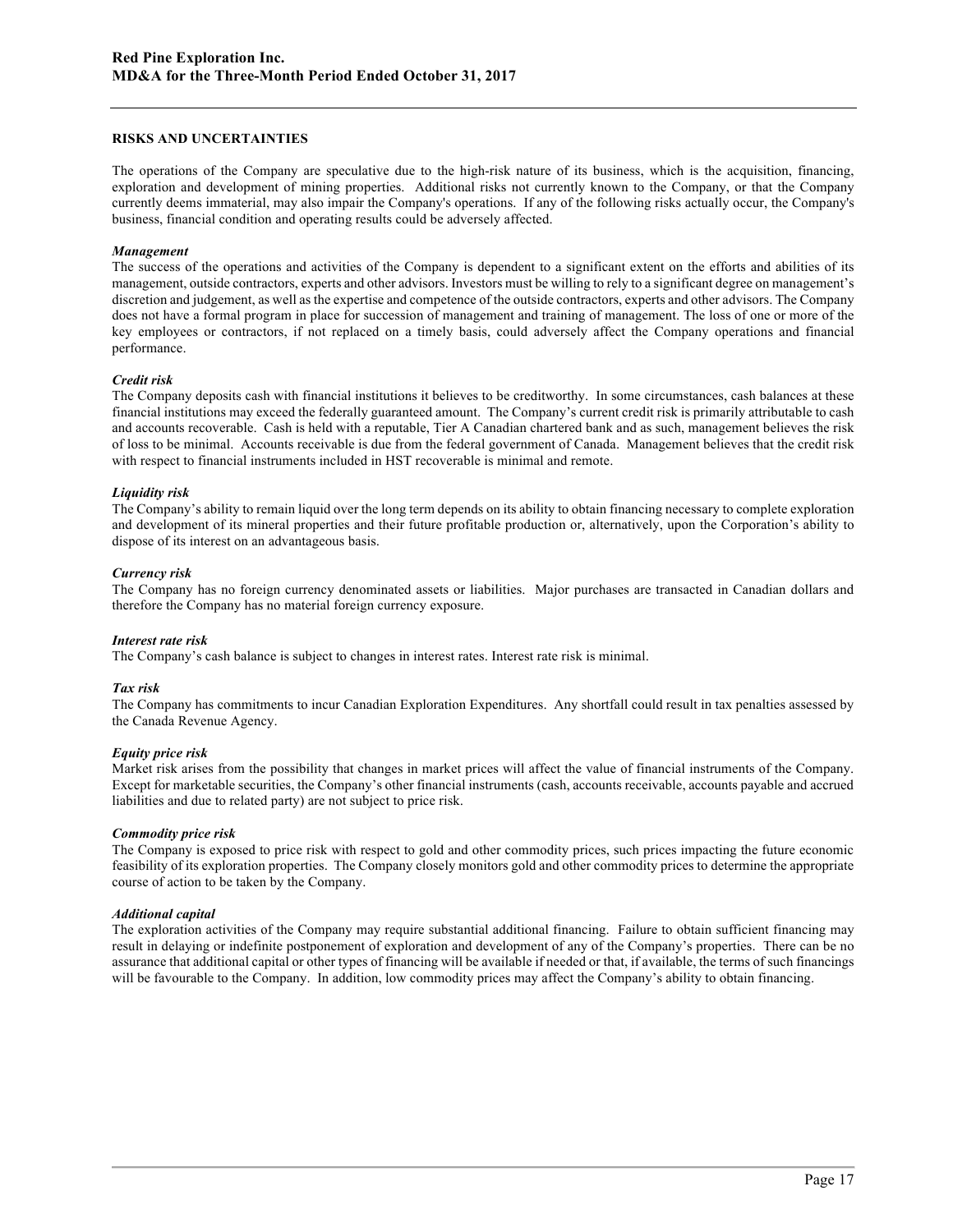### **RISKS AND UNCERTAINTIES (CONTINUED)**

#### *Environmental and permitting*

The Company's current or future operations, including development activities, are subject to environmental regulations, which may make operations not economically viable or prohibit them altogether. All aspects of the Company's operations are subject to environmental regulation in the various jurisdictions in which it operates. These regulations, among other things, mandate the maintenance of air and water quality standards, land reclamation, transportation, storage and disposal of hazardous waste. Environmental legislation is evolving in a manner which will require stricter standards and enforcement, increased fines and penalties for non-compliance, more stringent environmental assessments of proposed projects and a heightened degree of responsibility for companies and their officers, directors, and employees. There is no assurance that future changes in environmental regulation, if any, will not adversely affect the Company's operations.

### *Acquisition*

The Company uses its best judgment to acquire mining properties for exploration and development. In pursuit of such opportunities, the Company may fail to select appropriate acquisition candidates or negotiate acceptable agreements, including arrangements to finance the acquisitions and development, or integrate such opportunity and their personnel with the Company. The Company cannot assure that it can complete any acquisition that it pursues or is currently pursuing, on favourable terms, or that any acquisition completed will ultimately benefit the Company.

### *Competition*

The mining industry is intensely competitive in all its phases, and the Company competes with many companies possessing greater financial resources and technical facilities than the Company. Competition in the mining business could adversely affect the Company's ability to acquire suitable producing properties or prospectus for mineral exploration in the future.

## *Political risk*

All the Company's mineral properties are located in Canada. Accordingly, the Company is subject to risks normally associated with exploration for and development of mineral properties in Canada, which the Company believes to be low.

### *Business risk*

There are numerous business risks involved in the mineral exploration industry. The Company may not own 100% of a mineral concession or joint venture. Similarly, any non-compliance with or non-satisfaction of the terms of the Option by the Company could affect its ability to exercise the Option and earn its interest in the mining concessions and assets relating to properties.

### *Surface Rights*

Mining concessions may not include surface rights and there can be no assurance that the Company will be successful in negotiating long term surface rights access agreements in respect of the properties. Failure to obtain surface rights could have an adverse impact on the Company's future operations.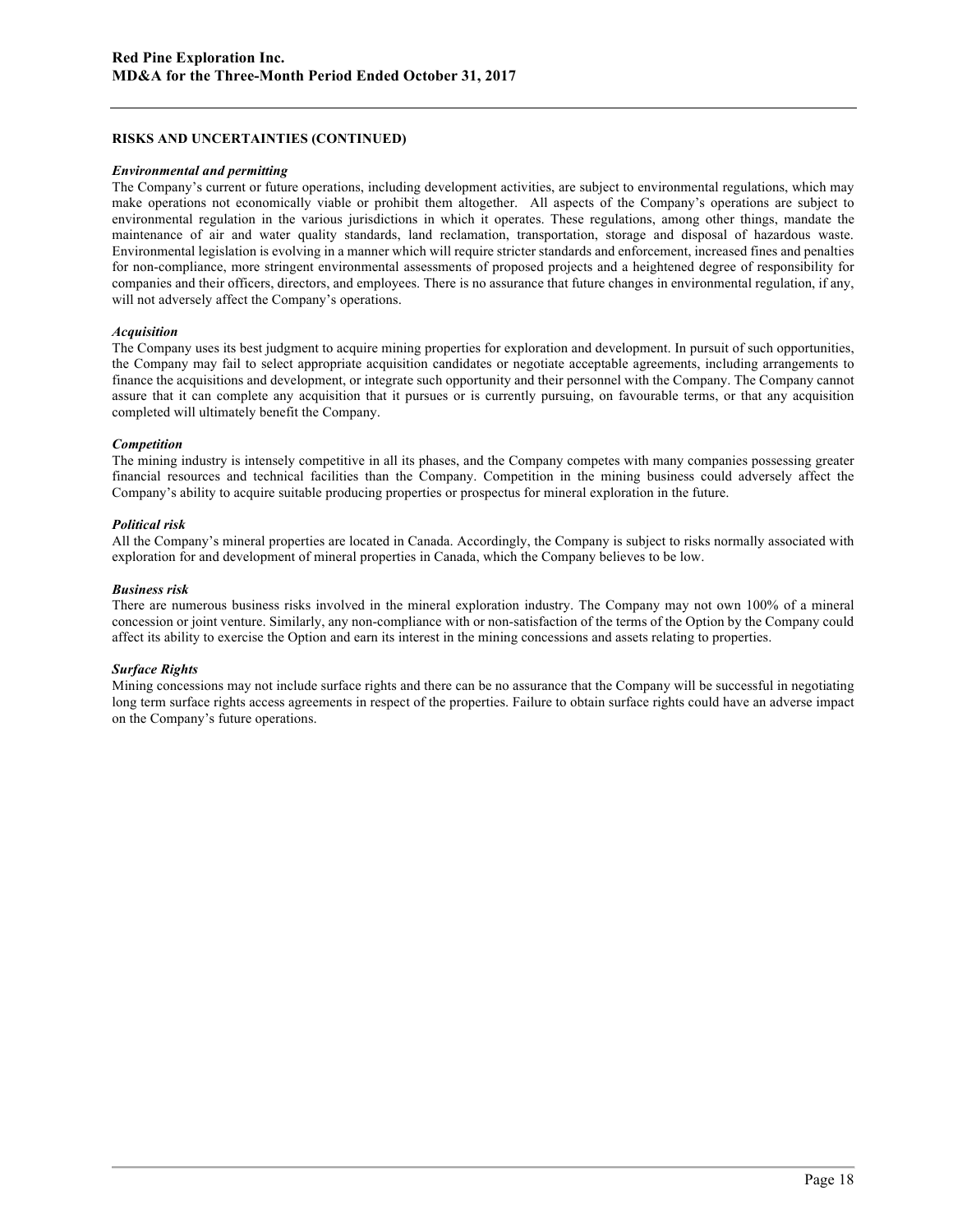## **GOING CONCERN**

Red Pine Exploration Inc. (the "Company" or "Red Pine") was founded in 1936 under the laws of Ontario, Canada for the acquisition, exploration, and development of mining properties. The Company's head office and primary location of its registered records is 145 Wellington Street West, Suite 1001, Toronto, Ontario, M5J 1H8. The Company is currently in the exploration stage and has not commenced any commercial operations.

The accompanying Consolidated Financial Statements have been prepared on the basis of a going concern, which contemplates the realization of assets and liquidation of liabilities in the normal course of business.

As at October 31, 2017, the Company had a working capital surplus of \$2,089,422 (July 31, 2017: surplus of \$3,298,929) and an accumulated deficit of \$57,755,602 (July 31, 2017: deficit of \$56,477,785).

In assessing whether the going concern assumption is appropriate, management considers all available information about the future, which is at least, but not limited to, twelve months from the end of the reporting period. The Company's ability to continue operations and fund its mining interest expenditures is dependent on management's ability to secure additional financing. Management is actively pursuing such additional sources of financing, and while it has been successful in doing so in the past, there can be no assurance it will be able to do so in the future. The Company is currently in the exploration stage and has not commenced commercial operations. These conditions cash significant doubt about the Company's ability to continue as a going concern.

Theses Consolidated Financial Statements do not give effect to adjustments that would be necessary should the Company be unable to continue as a going concern and therefore need to realize its assets and liquidate its liabilities and commitments in other than the normal course of business and at amounts different from those in the accompanying consolidated financial statements.

## **CRITICAL ACCOUNTING POLICIES AND ESTIMATES**

## *(a) Statement of compliance*

accordance and comply with International Accounting Standard 34 Interim Financial Reporting ("IAS 34") using accounting principles consistent with International Financial Reporting Standards ("IFRS") as issued by the International Accounting Standards Board ("IASB") and interpretations issued by the IFRS Interpretations Committee ("IFRIC"). The accounting policies adopted are consistent with those of the previous financial year and the corresponding interim reporting period. Furthermore, the information on accounting standards effective in future periods and not yet adopted remains unchanged from that disclosed in the annual financial statements.

The consolidated financial statements were approved by the Board of Directors on December 20, 2017.

# *(b) Basis of presentation*

These condensed interim consolidated financial statements do not include all of the information required for full annual financial statements and should be read in conjunction with the financial statements for the year ended July 31, 2017.

These condensed interim consolidated financial statements have been prepared on a historical cost basis except for certain financial instruments that have been measured at fair value. In addition, these financial statements have been prepared using the accrual basis of accounting, except for cash flow information.

# *(c) Basis of consolidation*

These consolidated financial statements include the accounts of the Company and its wholly-owned subsidiary Augustine Ventures Inc. All intercompany balances and transactions have been eliminated.

## *(d) Significant accounting judgements and estimates*

The preparation of these consolidated financial statements requires management to make estimates and assumptions that affect the reported amounts of assets and liabilities at the date of the financial statements and reported amounts of expenses during the reporting period.

Actual outcomes could differ from these estimates. The consolidated financial statements include estimates which, by their nature, are uncertain. The impacts of such estimates are pervasive throughout the consolidated financial statements, and may require accounting adjustments based on future occurrences. Revisions to accounting estimates are recognized in the period in which the estimate is revised and also in future periods when the revision affects both current and future periods. Significant accounting judgments, estimates and underlying assumptions are reviewed on an ongoing basis.